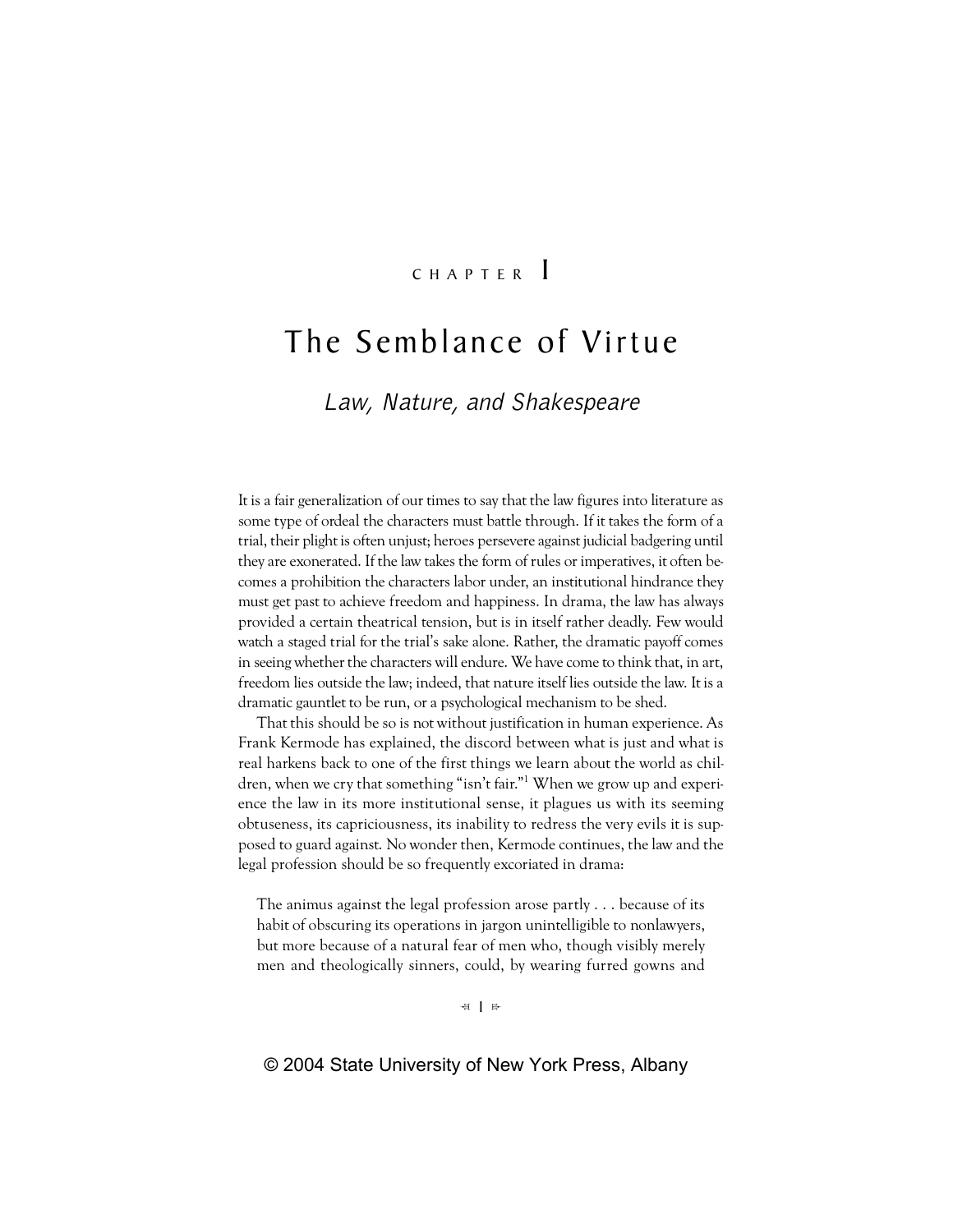other insignia, exercise dreadful powers as the representatives of the great judge, God himself.2

To the common man, it frequently seems the lawyer, the judge, and the educated—all those who pronounce the law's shibboleths and make use of its labyrinths—can escape its clutches, while the rest are left to hang. What a relief it is, then, to escape from the "law," if only for a while. The antihero, the confidence man, the rebel without a cause, are only some of the modern protagonists who must (and often do) outwit the law's representative.

As modern as this line of thought may be, there is a long history behind it, at least insofar as law is cast in opposition to pleasure. By the Renaissance, the idea was already old, and Shakespeare made good use of it: revelry in the forest, the midnight carryings-on of confused lovers, the shenanigans of agreeable fools, lost in their cups—all far from the staid and stultifying court. *As You Like It* and *A Midsummer Night's Dream* are chief examples. At the heart of these familiar themes is the whole tradition of topsy-turvy Maytime, boy bishops, and carts put before horses. It is an old, old story.

But it is not the whole story, especially not when it comes to Shakespeare. For alongside the tradition to which I have alluded is another, equally old, and no less dramatic story. It is one in which law is used to actually bring about freedom, happiness, community, and, most important, the dignity of persons and things that comes with sheer, simple integrity. "Integrity" here is meant not only in the sense of honor, but also in the more fundamental and existential sense of something actually being what it says it is, consistent with its nature. In the primary plays under analysis in this book—*Measure for Measure*, *Troilus and Cressida*, *The Merchant of Venice*, and *All's Well That Ends Well*—that is precisely the problem: a disjunction of essential proportions; and in these plays, that is a problem the law can help mend. In fact, Shakespeare uses the law and its various instruments as a device to help us through these plays, to bring the events to resolution. Here, law not only "is" something, it also "does" something. It is what makes these works the playwright's most philosophical and most fascinating.

Historically, of course, all except *The Merchant of Venice* have been unpopular works. And all four, from time to time, have been included in a category known as "problem plays." From Ernest Dowden's first accumulation of "dark and bitter" dramas into a separate group, through F. S. Boas's designation of his own grouping as "problem" works to a series of commentators that includes E. M. W. Tillyard, W. W. Lawrence, Ernest Schanzer, William Toole, A. P. Rossiter, Northrop Frye, R. A. Foakes, Peter Ure, Richard Wheeler, Vivian

 $42.5$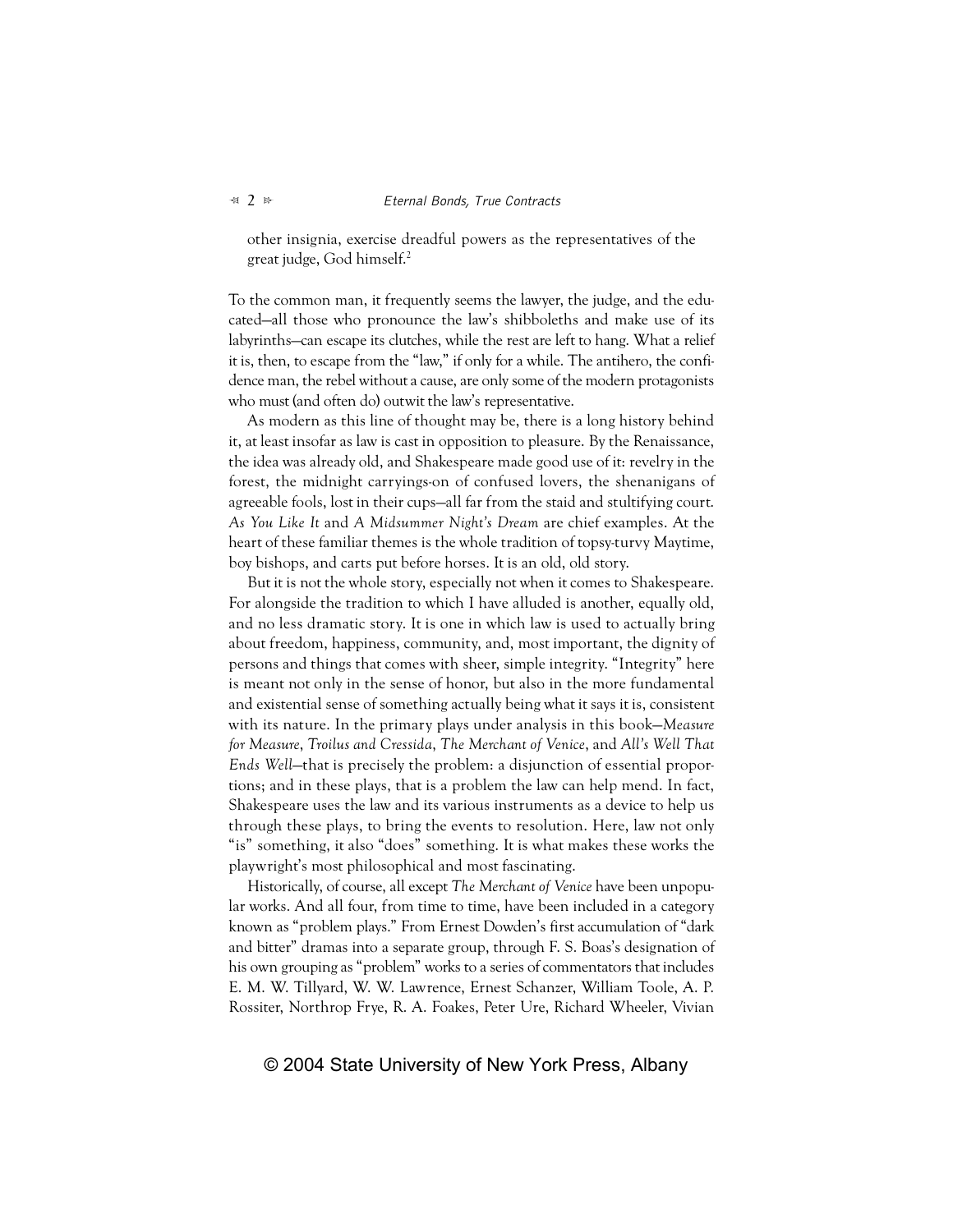Thomas, and Richard Hillman, the debate over which plays, and what criteria, should constitute the category has continued.<sup>3</sup> Scholars have struggled to unlock the dramas' unsettling secrets.

Recently, the idea of a separate category for "problematic" works has met with less approval, and the tag has become more convenient than significant. In fact, all of these works have risen greatly in popularity, perhaps due to a modern taste for what seems grim and complex. That is not to say the historical commentators were wrong in suspecting something constitutive in these plays—be it dark, bitter, tragicomic, romantic, satiric, or otherwise. They do resonate with each other, thematically and dramatically. However, my own reason for this focus is not to argue for any particular play's inclusion in, or exclusion from, the old category, or to propose a new definition for constituting the category itself. My assessment starts with certain integrative characteristics among these works: like other Shakespearean comedies, they all involve marriage; but in these plays, there is a marked emphasis on the relationship between marriage and law. Characters either observe marital imperatives or ignore them, and are either aided in marriage by legal instruments or have their marriages frustrated through legal maneuverings. Together, legal marriage can help restore the order and health of the societies portrayed in the action by restoring integrity. When in conf lict, marriage and law ref lect the disorder of those societies, which worsens as the play progresses.

Scholars have long been aware of the legal aspects in Shakespeare. It has been the subject of various works, especially those concerned with speculation on Shakespeare's legal training. The nineteenth century witnessed a lively debate on the matter. Often conducted by those in the legal field, the analyses centered, predictably, on the plays considered here. Scholars examined the playwright's employment of trial scenes, judges, clerks, and accompanying criminal and judicial systems for clues that might explain or disprove assertions that Shakespeare's "lost years" were spent in the world of the Inns.<sup>4</sup> It is my contention that the extensive use of contractual and transactional terms and concepts in these plays, coupled with Shakespeare's well-recorded legal dealings, is sufficient evidence that the playwright had a working knowledge of the judicial system.

Other early scholarship included taxonomic studies—also conducted by lawyers and judges—that identified the plays' legal terms and maxims, explaining them to lay readers.

Some of these are enlightening, offering insights that reveal details that might otherwise be overlooked. Nevertheless, many legal commentators either submit the plays to the rigors of forensic cross-examination—for example, analyzing the grounds of Portia's case—leave their studies at the level of defining terms, or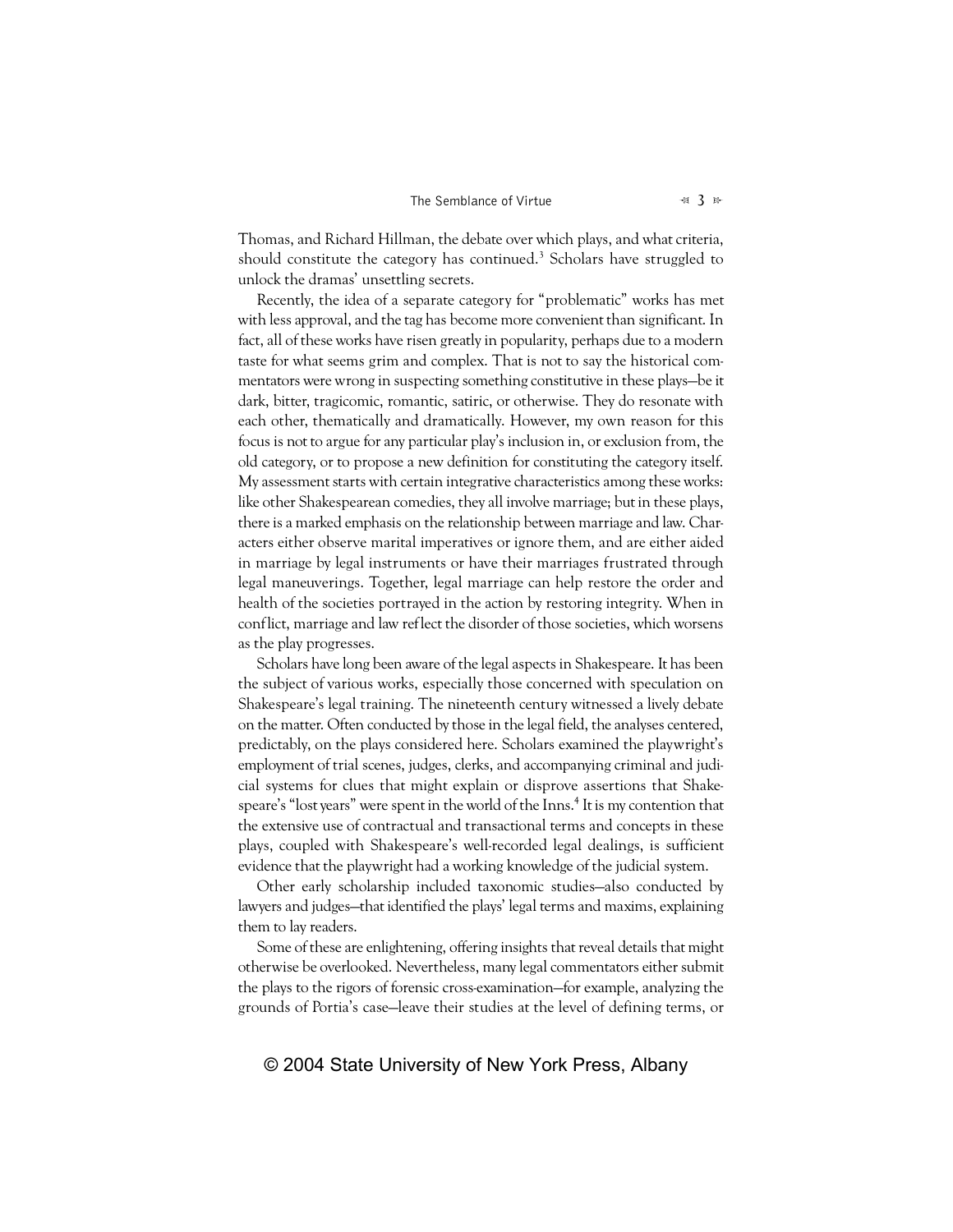belabor the complexities of the law in the Renaissance without attempting to explain what their observations mean to the plays as plays; that is, how they help interpret the dramatic events as they unfold.

In the recent past, the study of law and literature has become an independent scholarly enterprise, with Shakespeare as one of its primary interests. The movement's inception can be traced to James Boyd White's *The Legal Imagination*, in which the author proposed that the legal imagination might be defined by comparing it with other types of imagination, such as that of writers and poets.5 In efforts to illuminate both law and literature, scholars in the area apply legal analysis and perspectives to literary texts, or apply literary analysis to legal texts. In my view, the most valid employment of "law and literature" involves the use of legal insight to help provide an understanding of literary concerns. Otherwise, the literature becomes merely a point of departure, a platform upon which legal points can be made, or political agenda furthered.

In essence, scholarship on the law in Shakespeare's plays has tended to follow two paths. Literary scholars have provided classic treatments of broad themes, such as "mercy" and "justice," and by assuming broad definitions proceed to explain their dramatic significance. However, these assumptions are often without particular reference to the historical meanings and significance of the legal concepts involved in the plays. On the other hand, legal scholars have spotted in Shakespeare's works evidence of positive law in the Renaissance. But rather than explore how the playwright uses these ideas dramatically, they have drawn back to explain and argue over the historical context of legal concepts. Although literary and legal scholars provide important analyses, their approaches can either read too shallowly in the law to fully explain its dramatic consequence, or too deeply in the law to explain that consequence at all. Mine is an integrated approach to Shakespeare's use of the law, an approach that applies a nuanced consideration of legal concepts—here, marriage instruments—to explain the dramatic development of the plays that employ them. It is my contention that Shakespeare's problem plays illuminate meliorative roles that law can play in drama. But before turning to that analysis, it will be helpful to note, briefly, the law as it was understood in Shakespeare's time.<sup>6</sup>

#### ASSOCAL

In Renaissance England, the understanding of the law's philosophical underpinnings was basically that of Thomas Aquinas: law is an ordinance of reason for the common good, promulgated by him who has care of a community.<sup>7</sup> In addition, Aquinas's four types of law were behind what Elizabethan men and women actually meant when they used the term:

#### © 2004 State University of New York Press, Albany

 $44$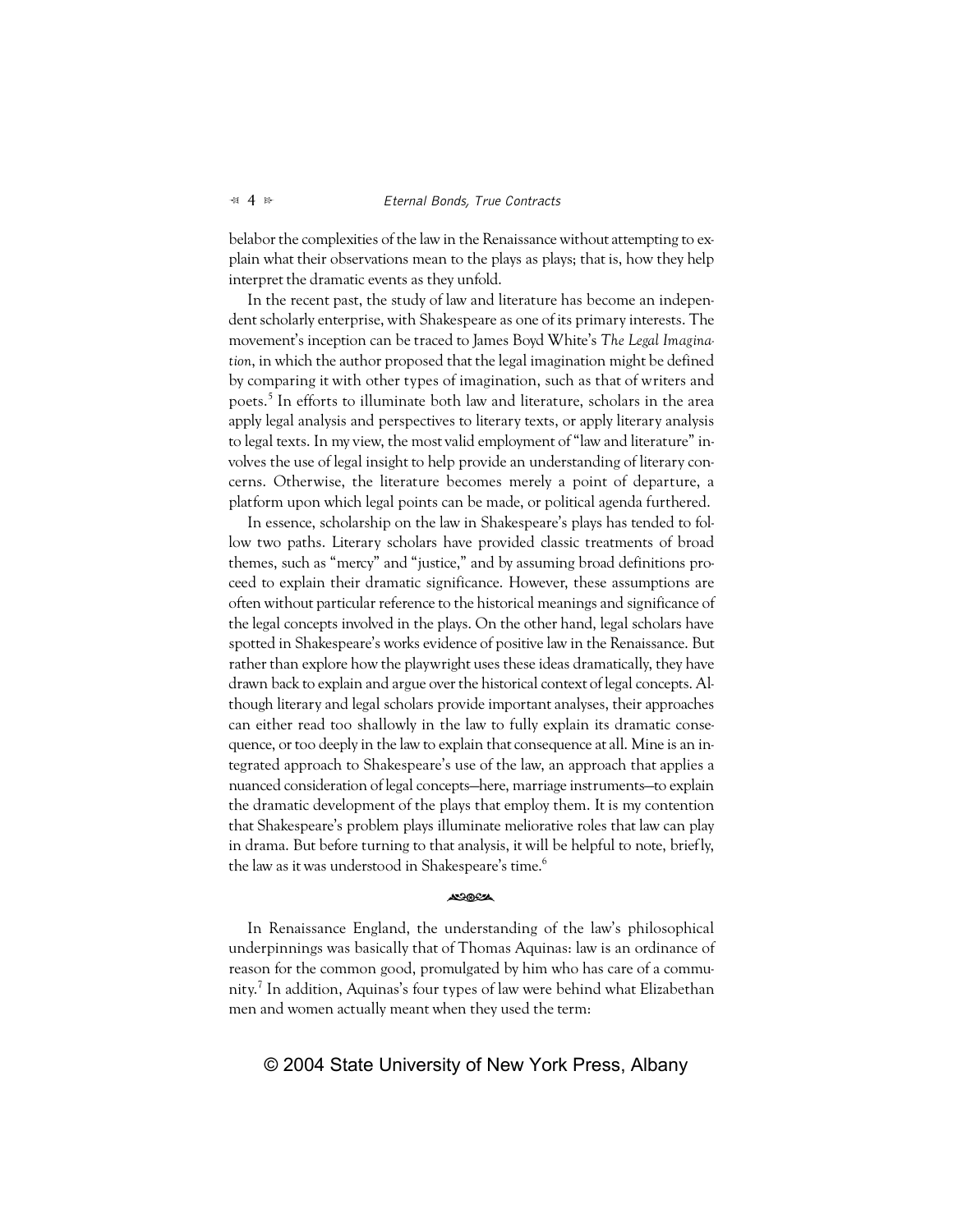| Eternal law: | the law of God, which exists in his mind and controls<br>the universe.                                                                                                                                                                      |
|--------------|---------------------------------------------------------------------------------------------------------------------------------------------------------------------------------------------------------------------------------------------|
|              | Natural law: the part of the eternal law discoverable to man.                                                                                                                                                                               |
|              | Human law: the law derived from the operation of human reason and<br>the product of the application of the precepts of natural<br>law to human circumstance. The good ruler carried out<br>this law in harmony with divine and natural law. |

Divine Law: the law revealed to man by the Church and Scripture.<sup>8</sup>

Aquinas's thought remained inf luential in Renaissance England, especially the idea of the law of nature, which both justified and limited man's authority.9 Richard Hooker's *Of the Laws of Ecclesiastical Polity* (1593) ref lects Thomistic thought and testifies to its continued orthodoxy:

Now that law which, as it is laid up in the bosom of God, they call Eternal, receiveth according unto the different kinds of things which are subject unto it different and sundry kinds of names. That part of it which ordereth natural agents we call usually Nature's law: that which Angels do clearly behold and without any swerving observe is a law celestial and heavenly; the law of Reason that which bindeth creatures reasonable in this world, and with which by reason they may most plainly perceive themselves bound; that which bindeth them, and is not known but by special revelation from God, Divine law; Human law, that which out of the law either of reason or of God men probably gathering to be expedient, they make it a law.10

In his study on the natural law in Renaissance literature, R. S. White points out that while there was a tradition of skepticism regarding the natural law model, especially after the Reformation, this alternative revolved around a changed perspective on the natural law itself. Rather than set in the human heart and mind, as Aquinas had held, Calvin and the other "skeptics" placed the natural law in God's will and in the sovereign's fiat.<sup>11</sup> Even so, argues White, the skeptic's model remained that of Aquinas, and though the skeptical model eventually won out during the Enlightenment, it was not yet so in Renaissance England:

Spenser and Sidney were generally more Calvinist than, for example, Shakespeare, More and Milton, but even they accepted some kind of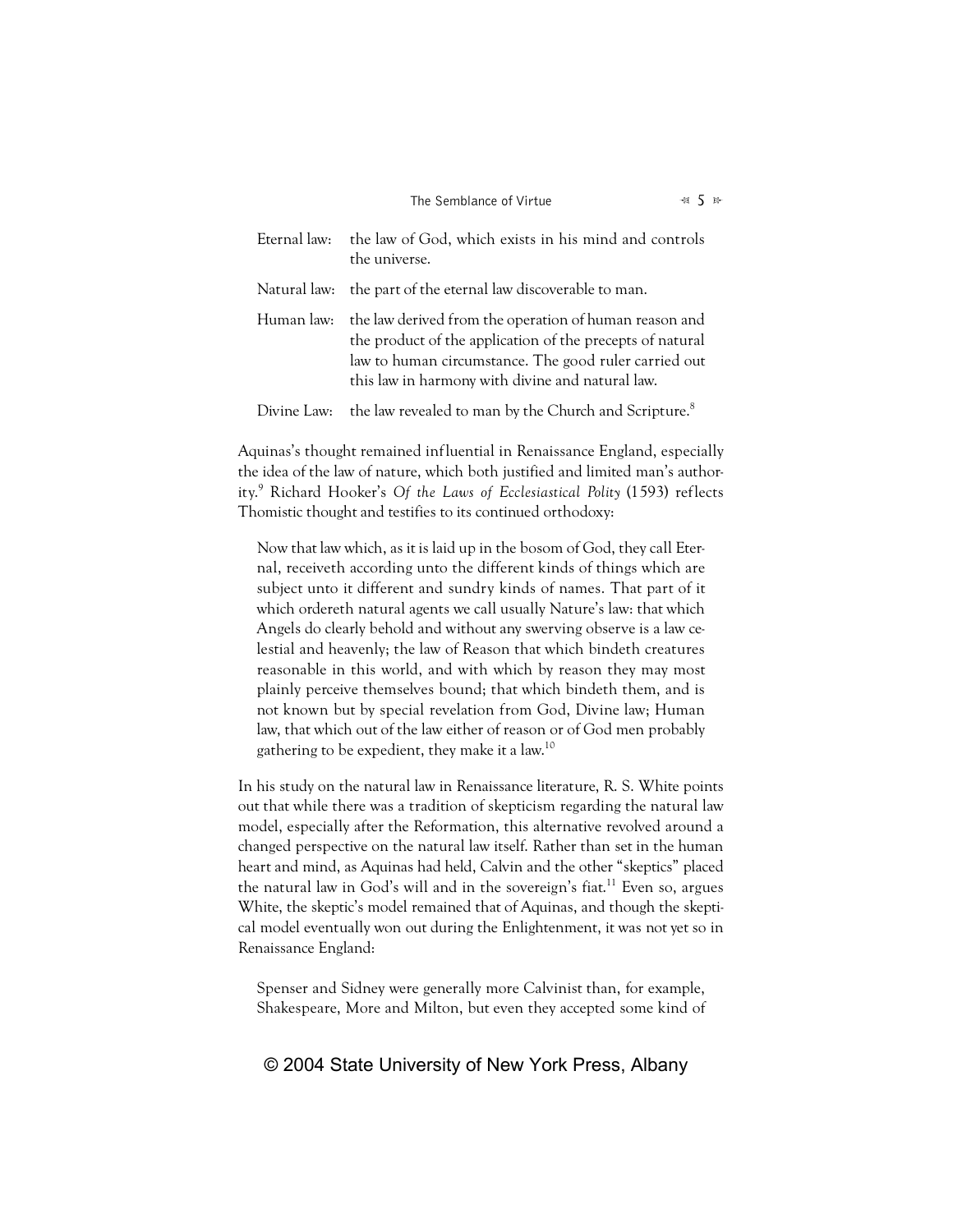Natural Law model, accessible to the reader's understanding as a basis for morally judging characters' actions. The evidence points rather to the anti-Calvinist, Hooker, contemporary of Shakespeare, Webster, and Ford, as the spokesman for the Establishment view.<sup>12</sup>

Although the natural law model might be variously theorized and portrayed, it was still the same basic model.<sup>13</sup> It cannot be proven what Shakespeare knew of these works or those of continental writers on the subject, but his association with the Inns of Court and its members, as well as the use of natural law ideas in his plays, for example, the "law of nations" in *Troilus and Cressida* and *Henry V*, are evidence of his acquaintance with the concepts.

Of course, it is the distance between what is right and what is law, between what is just and what is done in the name of justice, that leaves the playwright room to work; or as Frank Kermode would have it, it is "the gulf that exists between the loftiest representations of Justice as the obedient performance of properly authorized and incorruptible human agents, and things as they inevitably were" that proves rich in dramatic possibility.<sup>14</sup> The conflict between notions of the law provides much tension in Shakespeare's plays. When law is challenged on one level—be it eternal, natural, or positive—the conf lict has ramifications on other levels, and in ways that permeate the human psyche. In *Hamlet*'s Denmark, for example, the laws of succession, entitlement to land, adultery, and incest are all at play. They are matched by conf licts that recur in Hamlet himself. In addition to a discord outside, among men, there is a discord inside, within each man. The harmony that man can make of his world, and in himself, when things are ordered—and the disharmony when things are not—is a fact with which Hamlet is all too well acquainted: "how like an angel ... how like a god" man may be, and yet how like a "quintessence of dust."<sup>15</sup> This awareness of man's potential for both greatness and ruin is part of Hamlet's own greatness; it is also accountable for his woe. For knowledge of the laws of heaven, of nations, and of entitlement does not inevitably result in their observance. Dramatic conf lict follows.

Again, it is my contention that the plays discussed here illuminate meliorative roles that law can play in drama. To that end, I will explain what the law, taking the form of legal instruments, does in the four plays considered, and what it means to a literary understanding of these works. These plays are best suited for this analysis, for unlike other comedies, they not only involve a high concentration of societal institutions—governmental, judicial, and ecclesiastical—but also portray these institutions under siege. Disorder reigns at the beginning of these plays, and things must be set to rights.

#### © 2004 State University of New York Press, Albany

 $46$   $*$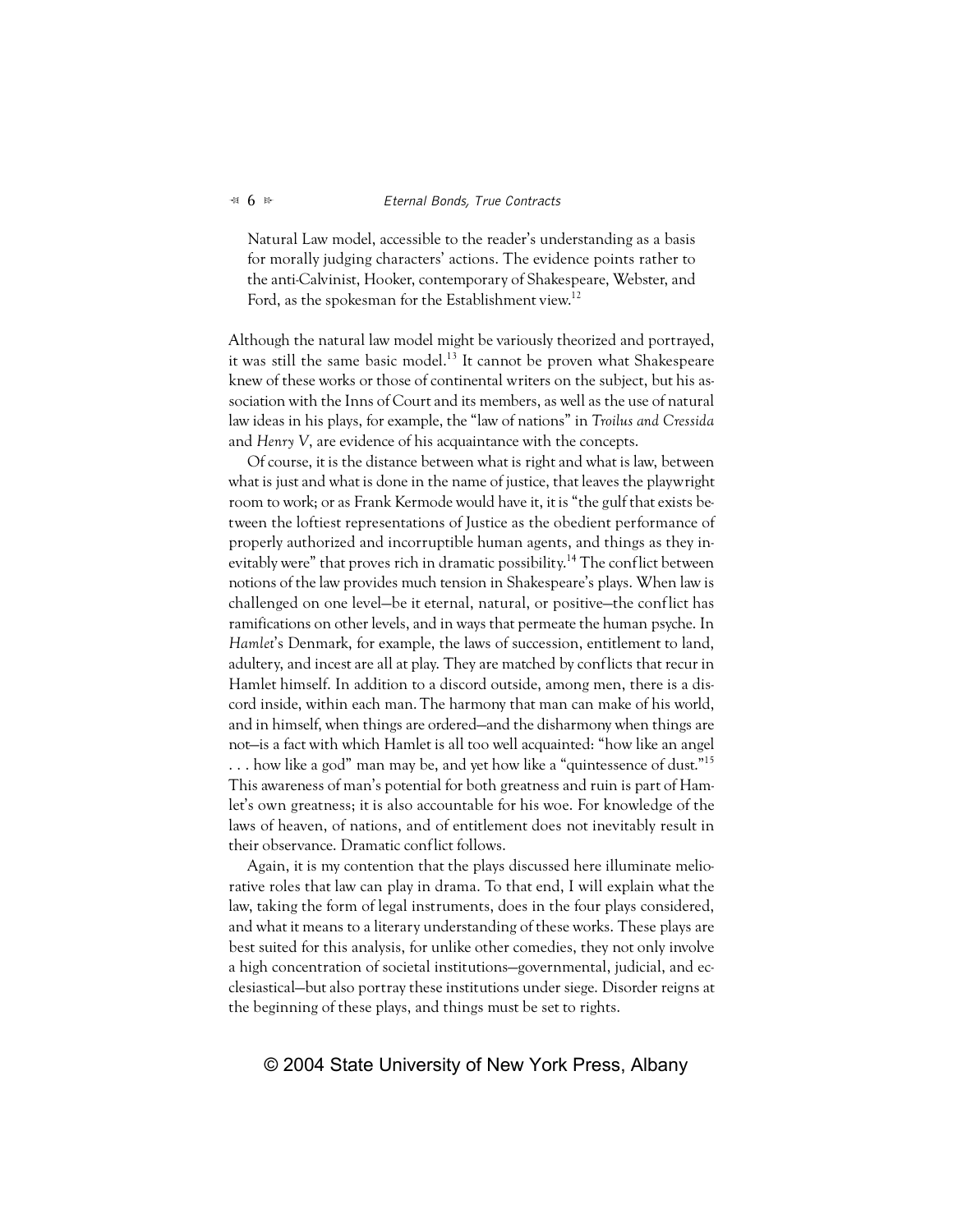In other works, notably the festive comedies, conf lict resolution comes about during an escape from the court. According to C. L. Barber's highly influential book on those plays, by leaving their "everyday world" for the "holiday world"—a transition that mimics the festive holidays, or "revels," of Renaissance England—the characters and the audience go through "release to clarification."16 When they return to their everyday lives, having mocked all that is "unnatural," they have a clearer view of where they are in the world, a "heightened awareness of the relation between man and 'nature.'"17

That is not the case in the problem plays, as Barber himself notes.<sup>18</sup> There is no release to a holiday world here. With the possible exception of Belmont in *The Merchant of Venice*, the problem plays are set in the everyday world from start to finish. False appearances are especially deceptive in this realm, where vice, corruption, and war disfigure the locales; death looms in the background. Like the festive comedies, a spoiler of some sort works to frustrate the happiness of the protagonists. But here his effects are more far-reaching; the protagonists' society is also at stake, as is the integrity necessary to its preservation.

Although these plays seem unrelated to Barber's ideas regarding nature and the festive comedies, nature does figure into the problem plays, but in conjunction with law, rather than revelry. For in these more sober comedies, it is societal institutions—most prominently, the law—that act as the device to bring about a change vis-à-vis nature. Whereas the main characters in the festive comedies celebrate nature by escaping *to* her, the main characters in the problem comedies run *from* her, or scant her in some fashion. For example, the Duke scolds Angelo in *Measure for Measure* for hoarding the graces nature has lent him, a failure that in turn makes him ignorant of the "nature of the people." But nature must be acknowledged in the everyday world too, and the law, with its ceremonies and duties, is one means to ensure that observance.

A few words of clarification about the meaning of *nature* are in order. Hooker mentions the age-old system of creation based on plenitude (God's desire that the world should be populated), gradation (creation is arranged hierarchically, descending from God), and continuity (the unbroken chain of creation). According to R. S. White, the natural law theory had as its central preoccupation "[t]he survival of humanity effected first through propagation (writers call it love) and secondly through avoidance of killing, which translate into the central subjects of Renaissance imaginative literature, sexuality (comedy) and murder (tragedy)."19 These ideas are also evident in Shakespeare's plays, where what is meant by nature is the idea of plenitude, abundance, generation—one of the principles in the "great chain of being." From this perspective, the principle is an aspect of man's nature, his raison d'être: to create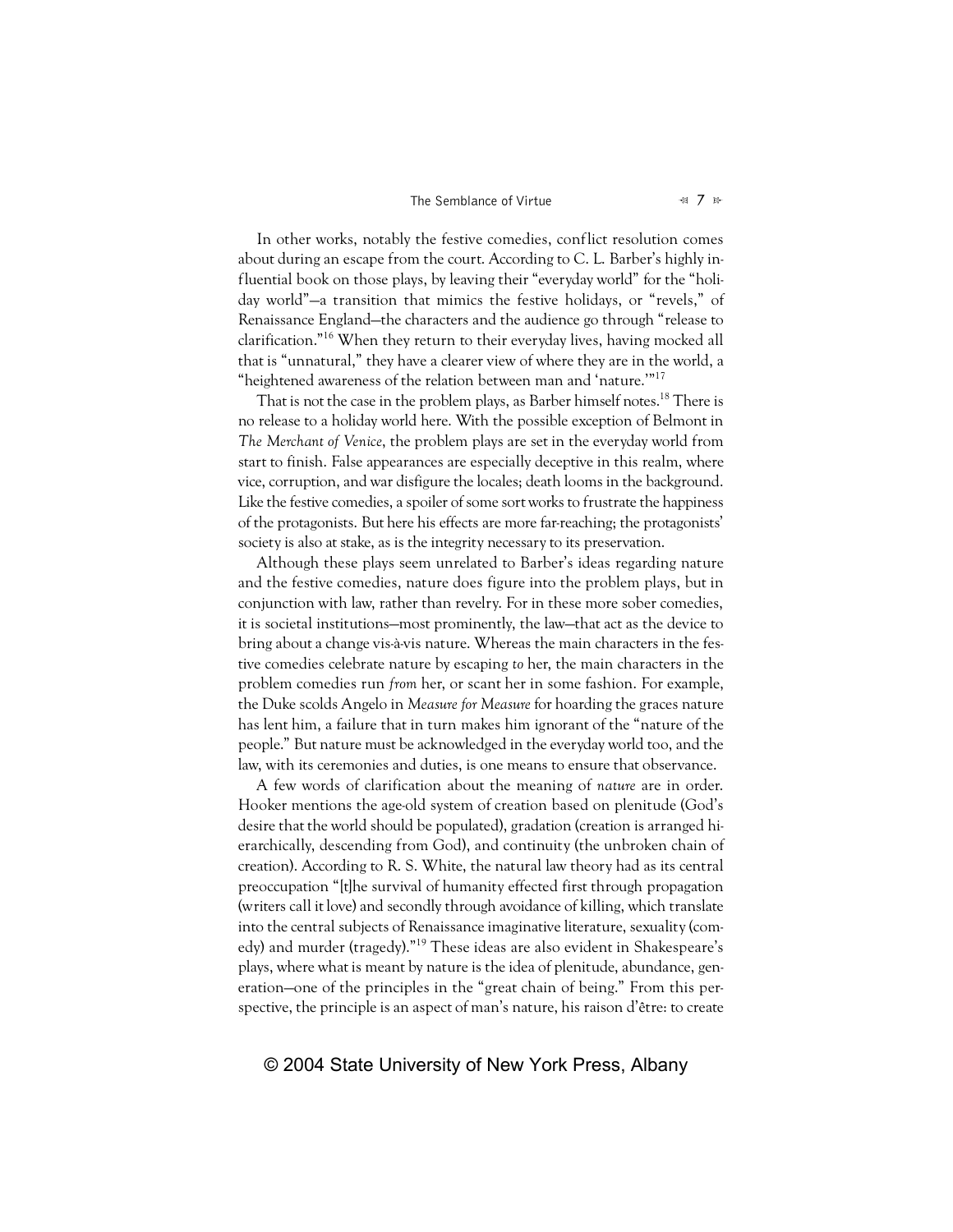more "being." In the generative process, to state the obvious, life springs from life; being is multiplied (hence, Benedick in *Much Ado About Nothing*: "the world must be peopled"); when this principle is ignored or frustrated or, worse still, persecuted, then being—reality—is depleted. Another process replaces it, whereby what *is* turns upon itself, consuming its own existence (hence, Ulysses in *Troilus and Cressida*: "Power into will, will into appetite, And appetite, an universal wolfe . . . [at] last eat up himself"<sup>20</sup>) (1.3.120-24). In these four plays, the law plays a crucial role in the unfolding of this dynamic.

By way of explaining dramatic effect, Barber points out connections between nature, holidays, and the festive comedies:

The underlying movement of attitude and awareness is not adequately expressed by any one thing in the day or the play, but is the day, is the play. Here one cannot say how far analogies between social rituals and dramatic forms show an inf luence, and how far they ref lect the fact that the holiday occasion and the comedy are parallel manifestations of the same pattern of culture, of a way that men can cope with their life.<sup>21</sup>

The same can be said for analogies between the legal rituals and dramatic forms in the problem plays. Here, Shakespeare makes extensive use of the legal culture that was part of everyday Elizabethan life. In particular, legal instruments—contracts, bonds, sureties—are the means that turn the action and transform the characters. On the whole, such instruments secure a changed relationship between parties: Contracts create unions; bonds and sureties engage one person to stand as a guaranty for another. It is important to note that in Shakespeare these terms are nearly always reserved for use in the contexts of marriage and fellowship. Within these contexts he often plays with the double meanings of words—for example, commercial *bonds*, *bonds* of friendship, marriage *bonds*, and even *bonds* of restraint. Far from functioning only in an ancillary capacity, they have both thematic and dramatic purposes. An exploration of the history, nature, and use of these instruments, and their relationship to marriage, will reveal how the playwright employs them to build plots and to create an integrated universe of meaning.

Contracts and marriage have an ancient association, as betrothal agreements between families are some of the earliest known legal arrangements. Such transactions specified not only the parties involved, but also designated other terms. These might include dowries to be paid, properties to be exchanged, and alliances to be formed in support of the new union. To a significant extent, the concepts even overlap semantically. Like *wergild*, the "man-price" paid to ran-

 $8 *$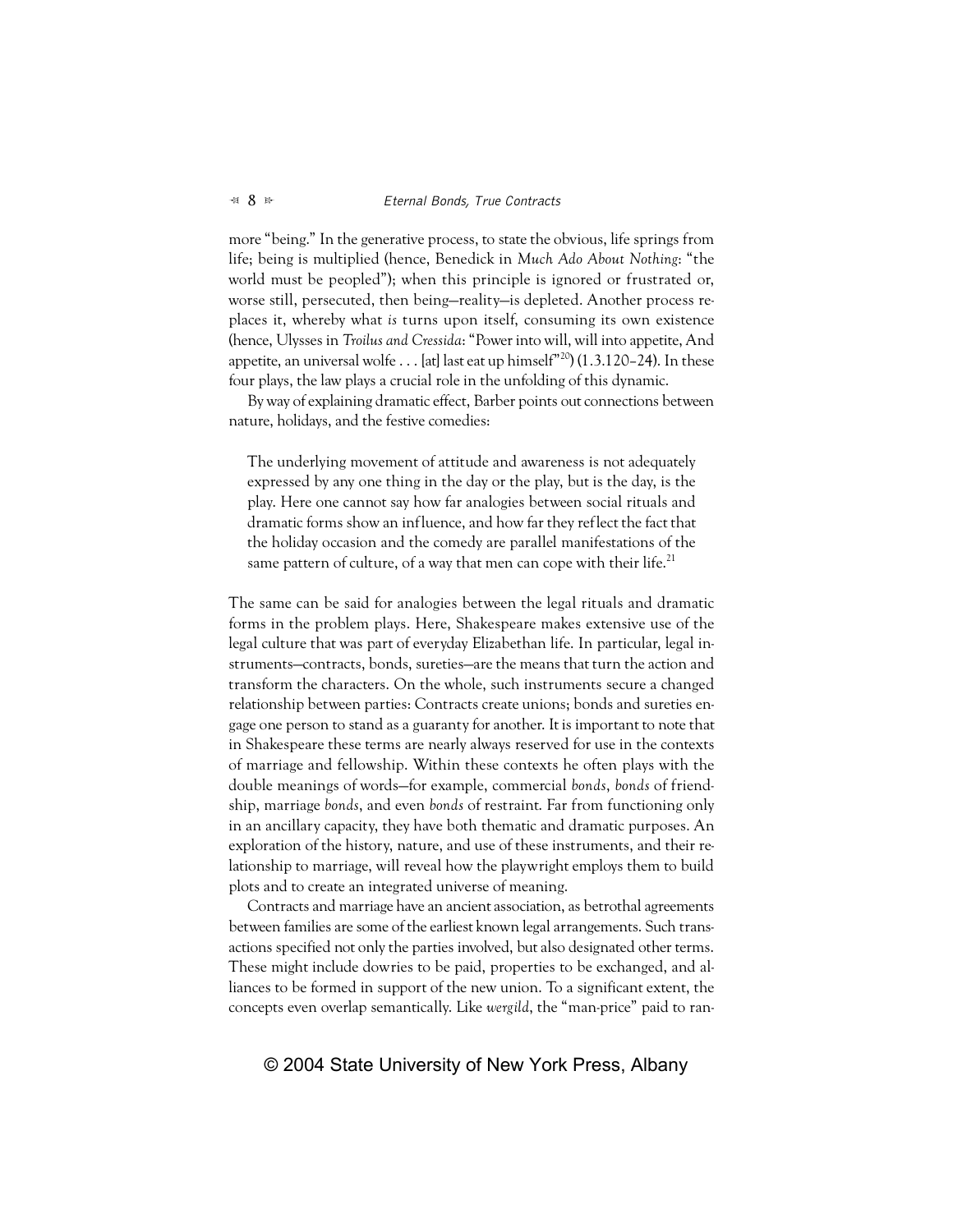som a family member from a warring clan, *wed* stems from the Anglo-Saxon word meaning "to wager." Legal historians Sir Frederick Pollock and F. W. Maitland tell us that in early law, the term even acted as a noun; a "wed" was a type of "gage" or pledge, which acted to bind a contract.<sup>22</sup> Somehow, it was this token that accomplished the binding.

Similarly, the notion of "binding" lies within the etymological history of "contract." The word comes from the Latin *contractus*, the past participle of *contrahere* (to draw together). In his plays and sonnets, Shakespeare uses *contract* a few times as a verb, in the sense of "pull together," for example: "Didst contract and purse thy brow together"; <sup>23</sup> "aches contract and starve your supple joints;<sup>24</sup> or "to shorten," for example: "to contract the time."<sup>25</sup> However, the term is by and large reserved as a noun, meaning "an agreement to marry," or the marriage itself.<sup>26</sup> It is in this sense that it plays a prominent role in the plays under consideration here.

In many ways, the Renaissance marriage contract resembled the everyday commercial contract between English citizens. Legal historian A. W. B. Simpson explains that the concept of the contract arose from the action of "assumpsit":

[C]ommon law courts in the early sixteenth century permitted actions to be brought for damages for the breach of parole promises; in the course of the century the action for breach of promise was (according to taste) embellished or marred by the evolution of a doctrine of consideration. At the turn of the century, again after a great deal of dithering, *assumpsit* was allowed to take over the job previously done by the writ of debt *sur contract*. Thereafter the action of *assumpsit* is regarded as *the* contractual action.27

Although it did not have to be written, the standard contract required some kind of an agreement between the parties, "agreement" being the central notion behind any contract.<sup>28</sup> In a real sense, the contractual agreement brought two or more people together for a specific purpose, to accomplish a specific end. Simply put, each of the parties sought something, be it money or the performance of some act, from the other party. And each of the parties committed himself or herself in some way to perform that which the other party anticipated under the contract. This exchange, the meeting of the others' expectations, amounted to what the law now calls "consideration."

Consideration may be understood as the conferral of a benefit on the other (e.g., A agrees to paint B's house for a certain amount) or the sufferance of a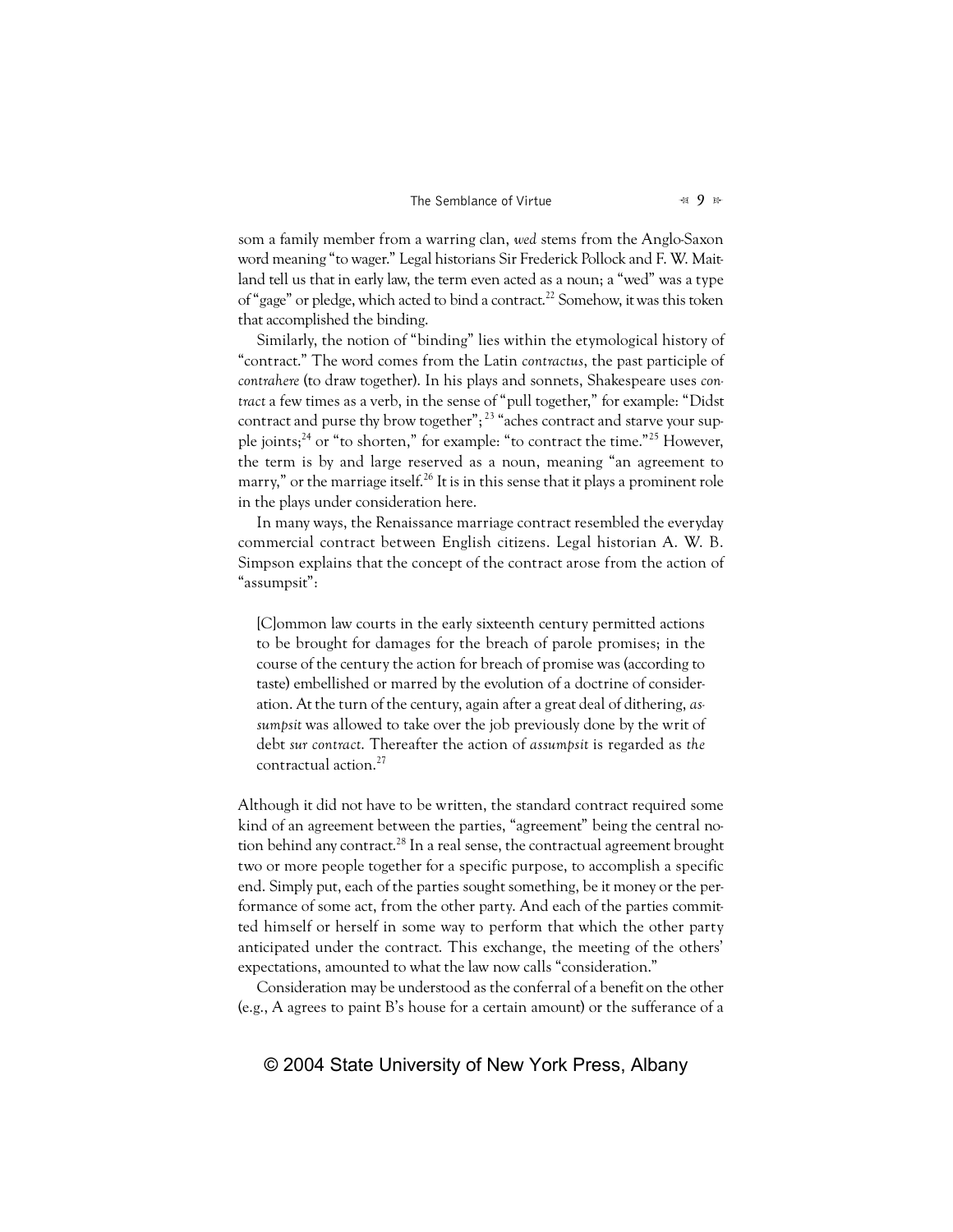detriment required by the other (e.g., A promises not to open a business within fifty miles of his former employer, B, in exchange for a certain amount). Scholars argue as to how and from whence the doctrine was originally derived.<sup>29</sup> Simpson observes that in the medieval law from whence assumpsit arose, there was a sense in which the notion of quid pro quo was at root; however, this principle was not well developed in medieval law, and he cautions against a too precise correlation.<sup>30</sup> J. H. Baker traces the first appearance of the clause to 1539. In the King's Bench decision of *Marler v. Wilmer* (1539), KB 7/1111, m. 64, the bench required a connection between a "recited bargain and the undertaking to perform it":

The local court gave judgment for the plaintiff, upon demurrer, and the defendant brought a writ of error in the King's Bench. One of the points assigned for error was "that it does not appear in the declaration for what cause (*quam ob causam*) he made the aforesaid undertaking, either for money paid beforehand, or receipt of part of the aforesaid good, and so *ex nudo pacto non oritur actio*."31

Baker says that some "linking phrase" between the recital and the assumpsit was needed to explain the undertaking.

However, the doctrine actually came about, it was in the late sixteenth century that the term *consideration* came into common use. In the 1587 action of *Manwood and Burstons' Case*, the word was said to signify, among other things, grounds for suits in which a man "is damnified by doing anything or spends his labour at the instance of the promiser," although he receives no benefit in return.<sup>32</sup> Naturally, a party could challenge a contract for failure to receive any value from it. Therefore, the contract anticipated an agreement in which each party received something of value from the other.

Because marriages were typically "contracted," and because dowries were a typical part of any marriage contract, it is not surprising that there was a debate over whether a promise to pay money in respect of a marriage was an actionable claim. The cases of *Joscelin v. Shelton* (1557) and *Hunt v. Bate* (1568) discuss marriage in terms of consideration. Schools of thought differed, says Simpson, as evidenced by the 1566 case of *Sharrington v. Strotten*:

The first was to explain the rule by saying that (in the standard case of a father's promise on his daughter's marriage) the father derived a benefit or some gain or advantage, from the marriage . . . [the second, pro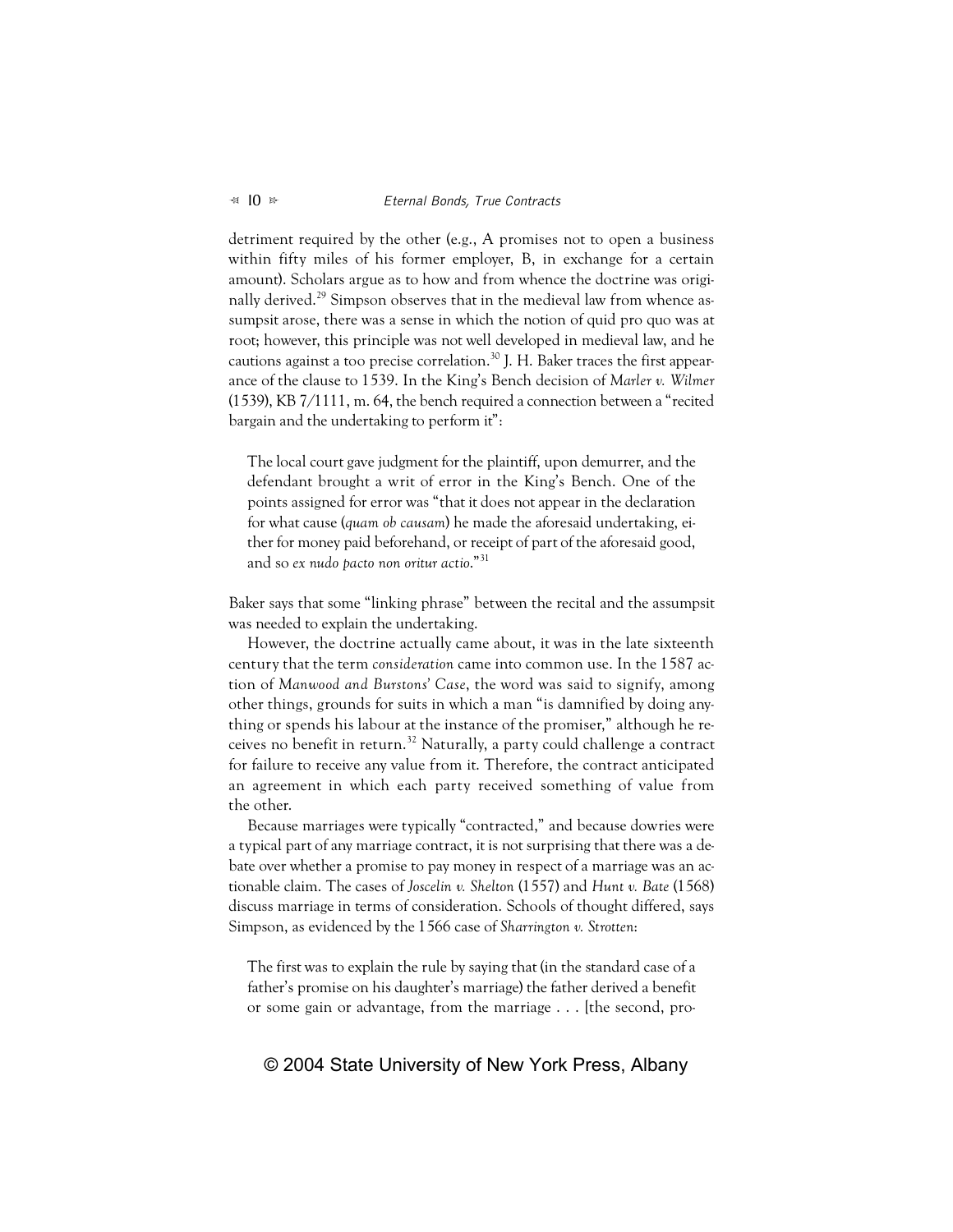pounded by Plowden] who was concerned to argue in favour of the view that natural parental or family love and affection was a sufficient consideration, [and it] does not stress this idea of benefit; why marriage is a good consideration in the eyes of the law is because nature instils into man a desire to look after his blood, and so marriage as good consideration is not an example of a wider principle about benefit, but instead an example of a wider principle which recognizes natural love and affection as good consideration.<sup>33</sup>

This is important because in the plays to be discussed here, the idea of a "worthy" marriage, that is, one of "true value," and instances of "dowerless" marriages are crucial elements. Therefore, part of the historic background for the dramas is this dimension of the contract that, as has been seen, overlaps with a dimension of marriage.34

The ceremonial history of contractual formation also overlaps with that of marriage formation. Pollack and Maitland allude to the ancient hand-clasp as another means by which bargains were historically bound in western European societies:

It is possible to regard this as a relic of a more elaborate ceremony by which some material "wed" passed from hand to hand; but the mutuality of the hand-grip seems to make against this explanation. We think it more likely that the promisor proffered his hand in the name of himself and for the purpose of devoting himself to the god or the goddess if he broke faith.35

The handclasping between the contracting parties is similar to the practice of placing one's folded hands within those of another, in the manner of subjection: "The feudal, or rather the vassalic, contract is a formal contract and its very essence is fides, faith, fealty."36 The resemblance between the feudal relationship of faith and fealty in this ceremony—with its clasping of hands between parties who receive mutual value from each other—and the ceremony of the marriage contract is even stronger when ceremonial traditions of land transactions are placed alongside each other. Homage, which tied the tenant to the lord, required the tenant to kneel on both knees before his master, with his head uncovered and his hands held between the lord's as he pledged his faith. In addition, the tenant pledged an oath of fealty concerning the lands received of him. P. S. Clarkson and C. T. Warren quote Thomas Littleton's description of the ceremony: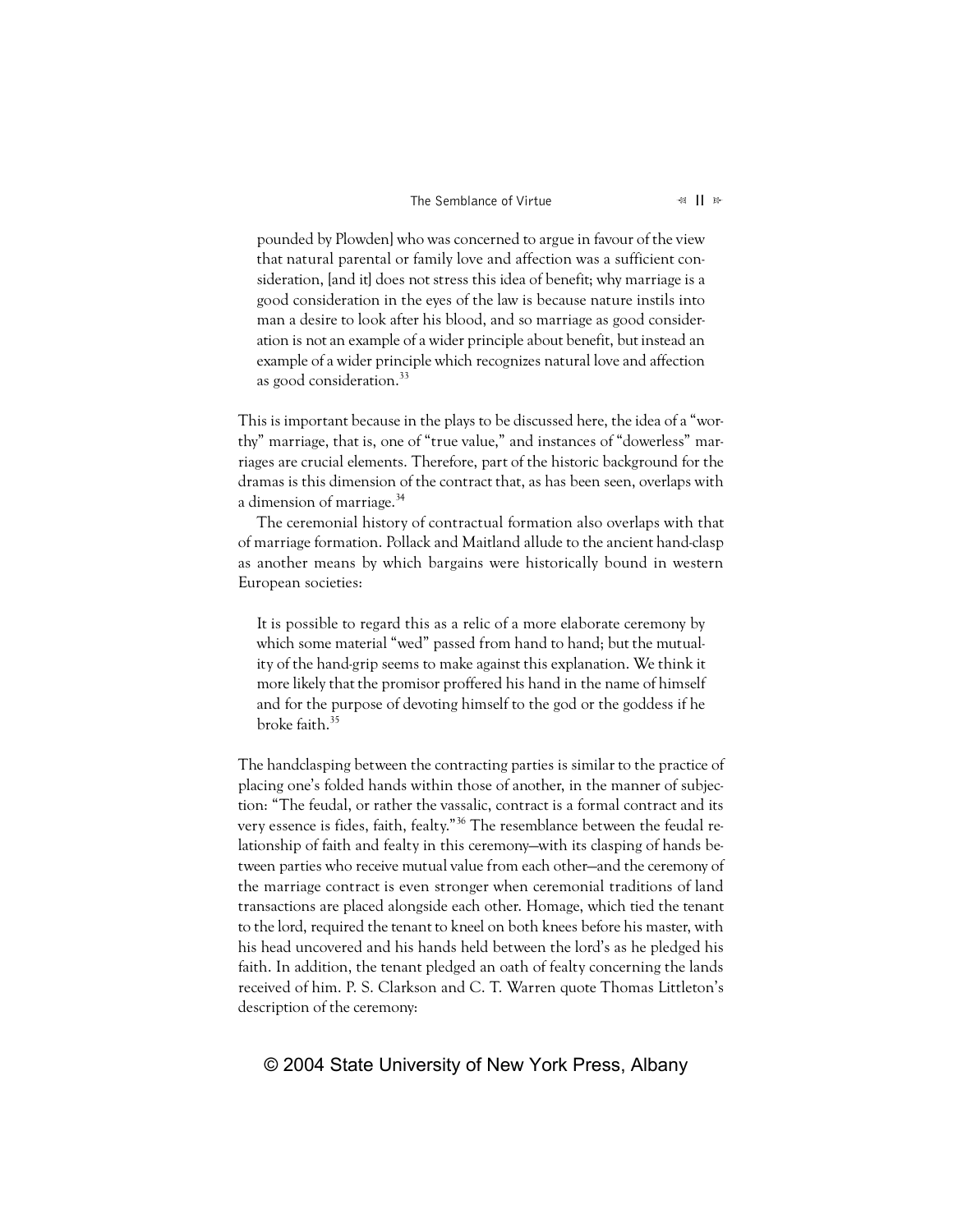And when a freeholder . . . [swears] fealty to his lord, he shall hold his right hand upon a booke, and shall say thus: Know ye this, my lord, that I shall be faithfull and true unto you and faith to you shall bear for the lands which I claime to hold of you, and that I shall lawfully doe to you the customes and services which I ought to do, at the termes assigned, so help me God and his Saints; and he shall kisse the book.<sup>37</sup>

The ceremony is similar to that of "homage," which Clarkson and Warren say was intended to establish a "strong and intimate relationship" between lord and freeholder, with duties that arose on both sides.<sup>38</sup> The tenant owed his livelihood, the fruits of his husbandry, in part to the lord; in exchange, the lord owed the tenant his protection and providence.

With this background, the unique ceremony by which property passed from man to man in medieval Europe, and which continued into the Elizabethan era, increases in importance. A written document was not essential to the conveyance of land, since it was the notoriety of the transaction that testified to its authenticity.<sup>39</sup> As a result, much attention was paid to the ceremony of livery. It generally occurred upon the land in question, between the donor and the donee, but it could also be performed within sight of the land, as long as the donee "entered" the property, that is, took possession, during the lifetime of the donor. The transaction was known as "livery of seisin," seisin being, for all intents and purposes, both ownership and possession.<sup>40</sup> Basically, it entailed the delivery of a clod of earth, a twig, a hasp of the door or most significantly, for my purposes—its ring, which symbolized the whole of the land conveyed.41 The publicly celebrated, publicly witnessed transfer of property by tokens such as these has obvious parallels with the marriage ceremony. Symbolic transfers in Germany could even take place in a church, so that any interested third parties could state their objections.<sup>42</sup> The church played a part in many medieval transfers in England as well; symbols of the exchange—knives, staffs, wands—could be placed on the altar, in front of a full chapter of monks, as testament to the transfer.<sup>43</sup>

This parallel has more than pure analogical import, and is more than just evidence of a quaint and colorful past. As S. E. Thorne points out, the public ceremony had a distinctive purpose. In his examination of the equivalent tradition in German law, he makes a claim that is important here:

In an age that looked primarily to objective phenomena it was difficult to believe a man owner of land unless he actually enjoyed its benefits or at least possessed it. No more abstract idea as yet obtained, and to

#### © 2004 State University of New York Press, Albany

 $# 12 *$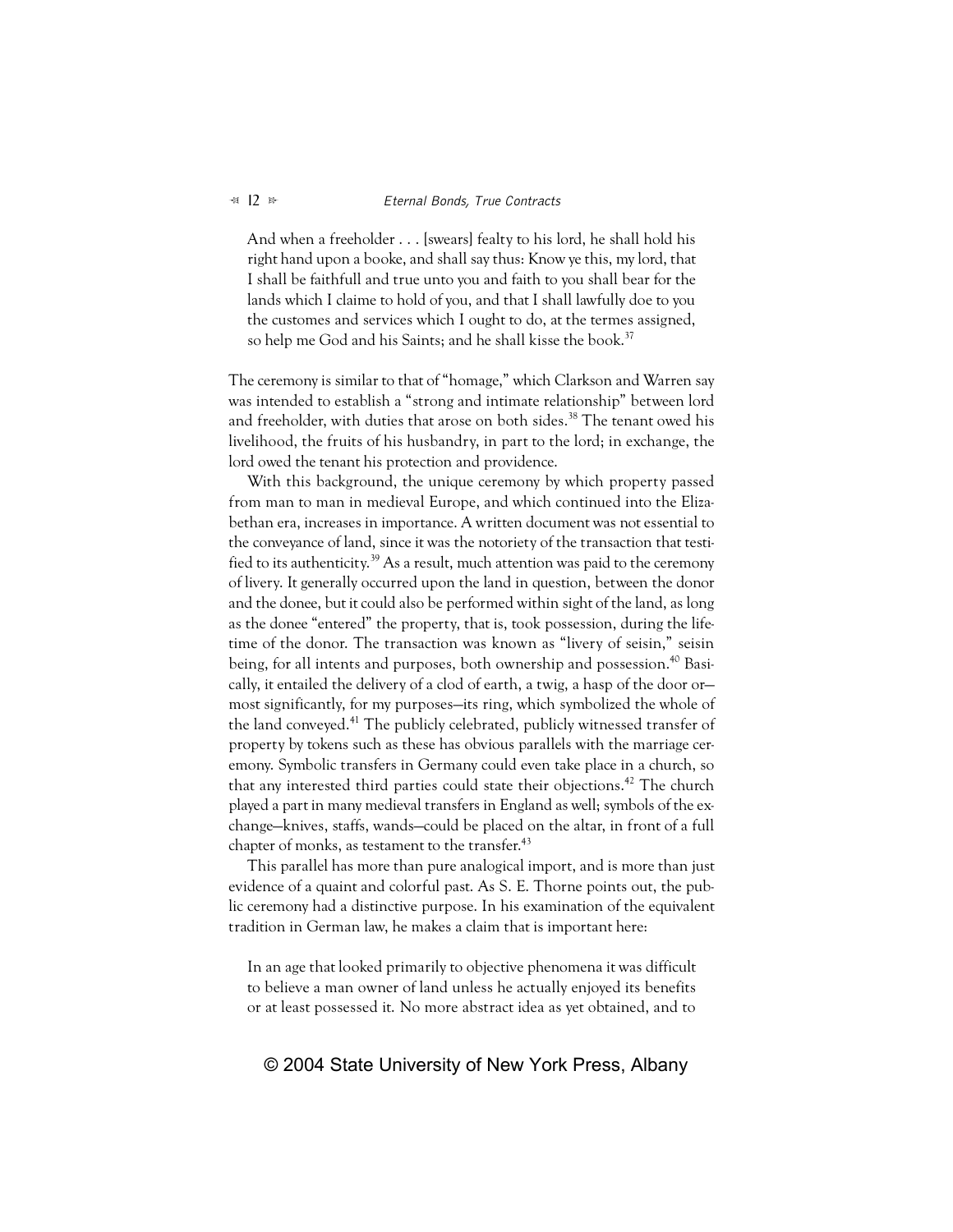make this concept of ownership explicit it was essential not only that the donee enter into possession but that the donor surrender his own possession and enjoyment: a process which took the form of the transfer of material symbols representing the land. . . . But these symbolic acts are not due solely to the incapacity of the primitive mind to conceive of a transfer of things without actual *traditio* [transfer], but owe a substantial part of their continuing importance to the necessity for proof. The Germanic customary law required that transactions not only be capable of being heard and seen but that they be actually heard and seen. Change of ownership must be made publicly and visibly, otherwise it will be unwitnessed and unprovable.44

In other words, an objectively verifiable event had to evidence the will of the parties, and act as testament to it. This provided both security against prior claims to title and against claims that the transfer had not occurred. The donor was required to vacate the land, relinquishing all title to it, and the donee was expected to enter and stay there. Seisin came to be closely connected to "enjoyment": "The man who takes and enjoys the fruits of the earth thereby 'exploits' his seisin, that is to say, he makes his seisin 'explicit,' visible to the eyes of his neighbors."45

The necessity of proof that the formal livery provided in land law had its formal counterparts in commercial law. Agreements could be oral, but the majority of actions on contracts brought in medieval common law courts were actions of debt *sur* obligation—also known as bonds. To recover, the creditor had to physically produce a sealed bond commemorating the debt in court and even had to aver that he had done so in his complaint. Any failure in this respect, any defacement, loss of seal—let alone loss of the bond itself—resulted in the creditor's loss of right.<sup>46</sup> In the four plays analyzed here, the legitimacy of contracts, and even children born in extracontractual unions, are often spoken of in terms of their being "sealed" or "unsealed," words with multiple meanings in Shakespeare.47

As Simpson observes, the instrument itself *was* the obligation; the creditor was strictly required to make proffer of the instrument in court.<sup>48</sup> This quality testifies to an association that we have lost sense of now. The material manifestation of the intangible debt was not so much evidence of a literalist, primitive frame of mind as it was evidence of a different perspective altogether: a fusion of the material and the ideational, not the former as a symbol of the latter. Again, in the four plays considered here, this notion will figure prominently.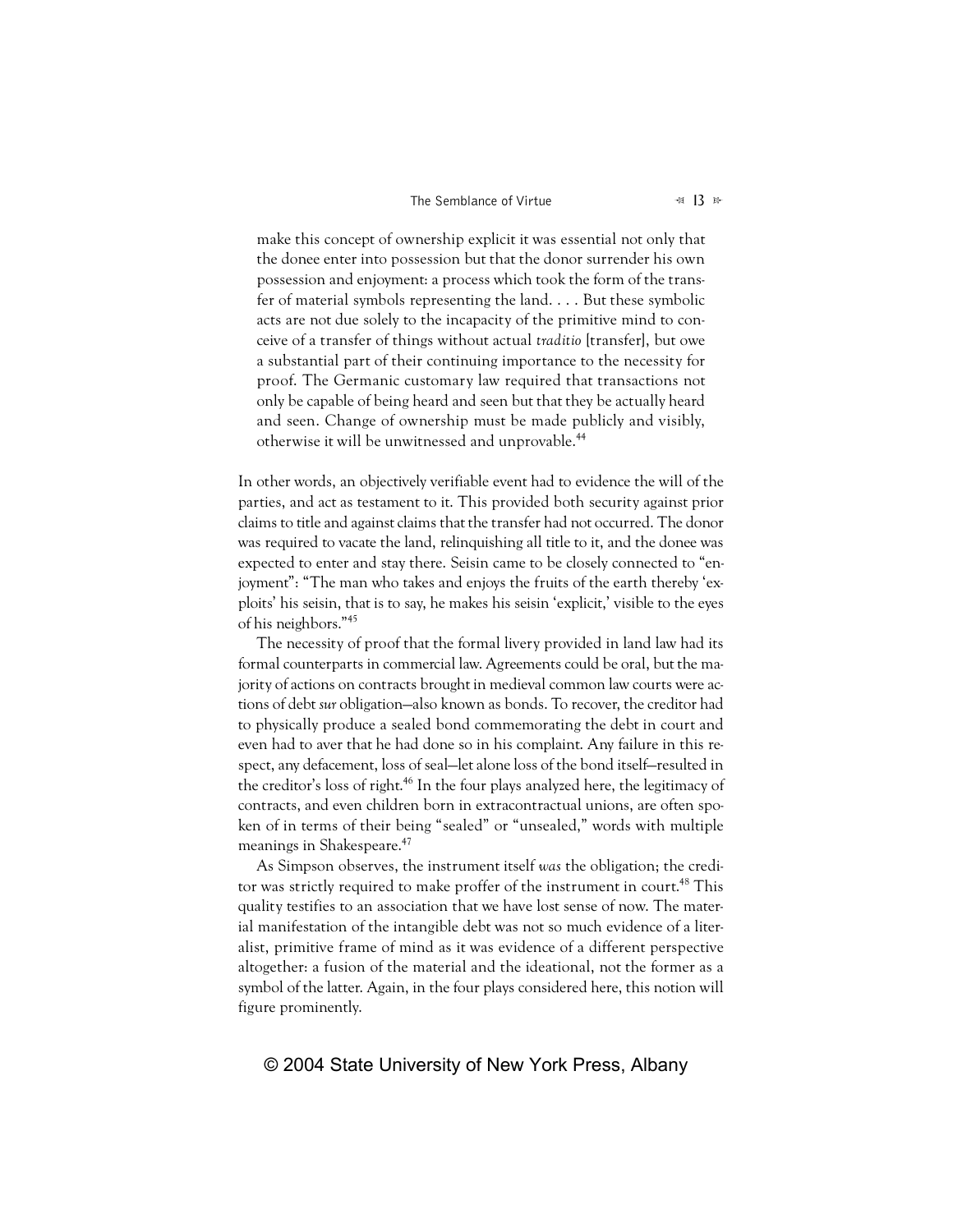$# 14 *$ 

Property could also be "gaged" as security for a debt. Pollock and Maitland explain that *gage*, *engagement*, *wage*, *wages*, *wager*, *wed*, *wedding*, and the Scottish *wadset*, all spring from one root: "In particular we must notice that the word 'gage,' in Latin *vadium*, is applied indiscriminately to movables and immovables, to transactions in which a gage is given and to those in which a gage is taken."49 The "movables" are chattel, or personal property, and the "immovables" are, of course, land and all that is permanently attached to it. The term *gage*, from which *mortgage* is also derived, amounted to what we would now consider security for a debt.<sup>50</sup>

Furthermore, with regard to land transactions, the conveyor could describe the type of estate he was conveying to the purchaser. An estate conveyed "to A and his heirs forever" would transfer an estate "in fee," which amounted to the complete conveyance of the title. Lesser estates might be conveyed in various forms, such as those that retained an interest in the land for the donor. For example, "to A during his lifetime, and the remainder to me and my heirs" would create a "life estate" in the donee, allowing him the use of the land during his lifetime. Upon his death, the estate would revert to the donor and his heirs. In the donor's utterance of these words, legacies for future generations could be provided for or, conversely, denied. These concepts too are prominent in the four plays discussed.

Knowledge of, and experience in, contractual requirements and ceremonies was common in Medieval and Renaissance England. E. W. Ives notes that only the Welsh surpassed the English in Shakespeare's time in resorting to the law courts. The common man knew his recourse at law and had no qualms about availing himself of it. Even those who were not litigants were familiar with the judicial system, as jury duty was a common occurrence in life:

In Elizabethan society, the law entered into many concerns from which it is now excluded. Estate administration was a matter not of farming, but of court-keeping. How the craftsmen of the towns worked and what the peasants grew was controlled by the gild and the manor court. Law dominated public administration.<sup>51</sup>

Margaret Loftus Ranald uses the term *osmotic knowledge* for this kind of widely understood information: "the moral and behavioral assumptions that a 'reasonable man,' that delightful legal fiction, should somehow have learned, or at least understood."52 It was the kind of thing people were adequately acquainted with, without having to be formally educated in.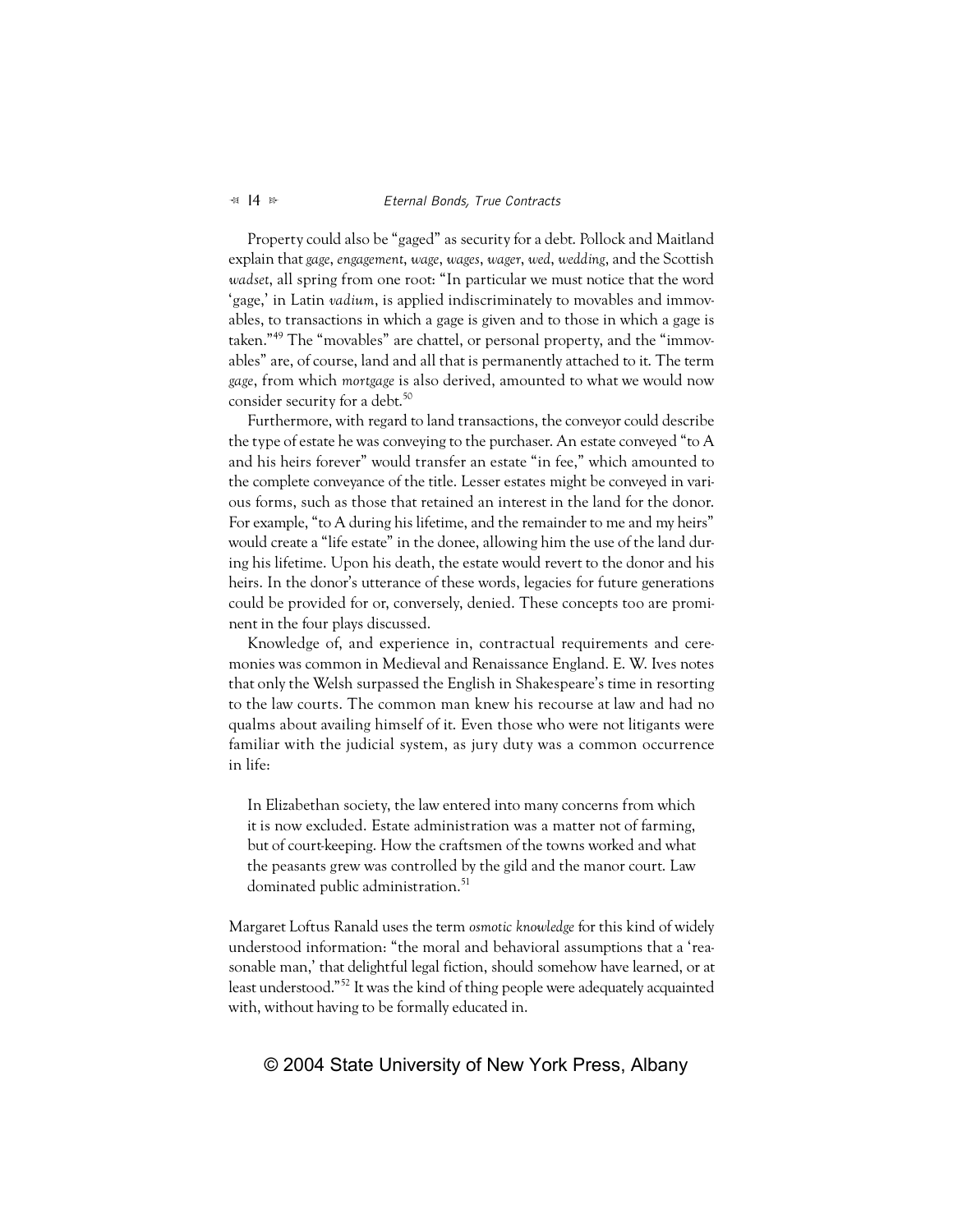People also saw the courts as a means of recreation, a type of real theater that must have impressed the dramatists of the time. Kermode observes that legal jargon was entertaining in itself, and an easy "target for mockery," as evidenced by the gravedigger who amuses with the niceties and complexities of laws against suicide in *Hamlet*. <sup>53</sup> The double entendres so common in the comedies, often ribald, must have been irresistible when the bench used phrases such as "entry through X, to the benefit of Y."<sup>54</sup> Troilus and Cressida's sexual banter using the legal terminology of property transactions is a case in point. While literary critics might hope that the law derived its theatrical tendencies from early modern theater, Luke Wilson cautions that that is rarely so, largely because the two were so closely linked socially and institutionally.<sup>55</sup>

Shakespeare himself was not only a large landholder, and therefore necessarily underwent the formalities and ceremonies of contractual law, but was also a frequent litigant, asserting his rights and titles with zeal. He owned New Place and a total of 127 acres in Stratford, became a tenant of Rowington Manor, and owned the property in Blackfriars, London.

He entered into contracts for the sale of malt, negotiated a dowry for a young couple, and collected tithes owed to Stratford. Also, the Shakespeare family was involved in years-long litigation, stretching into 1597–99, involving a contract that his father had secured with land. Property William Shakespeare would have inherited was never recovered.<sup>56</sup>

The playwright's experience in this area was not uncommon. In his work on legal history, John Maxcy Zane explains that the Medieval England from which this legal process sprung consisted of communities in which business formed a large part of everyday life:

[T]he main object of litigation was land. Land could not pass without livery of seisen, which was a public act, or by a death which was no less public. The neighborhood knew all about such facts. Legal rules and remedies grow as the intricacy of relations of men in society increases.<sup>57</sup>

Although the litigiousness of English society might imply that the law's ceremonial character made for more problems than it solved, Renaissance England was nonetheless a world in which ceremony, and the utterances pertaining thereto—the deed and the words—formed an inseparable whole. Dispensing of one or the other created problems, which might result in a challenge that the transaction had not occurred at all, or that the parties' relationships had not been altered in any way. By means of the public exchange of words and deeds, this challenge could be met, for the transaction had to be accomplished in full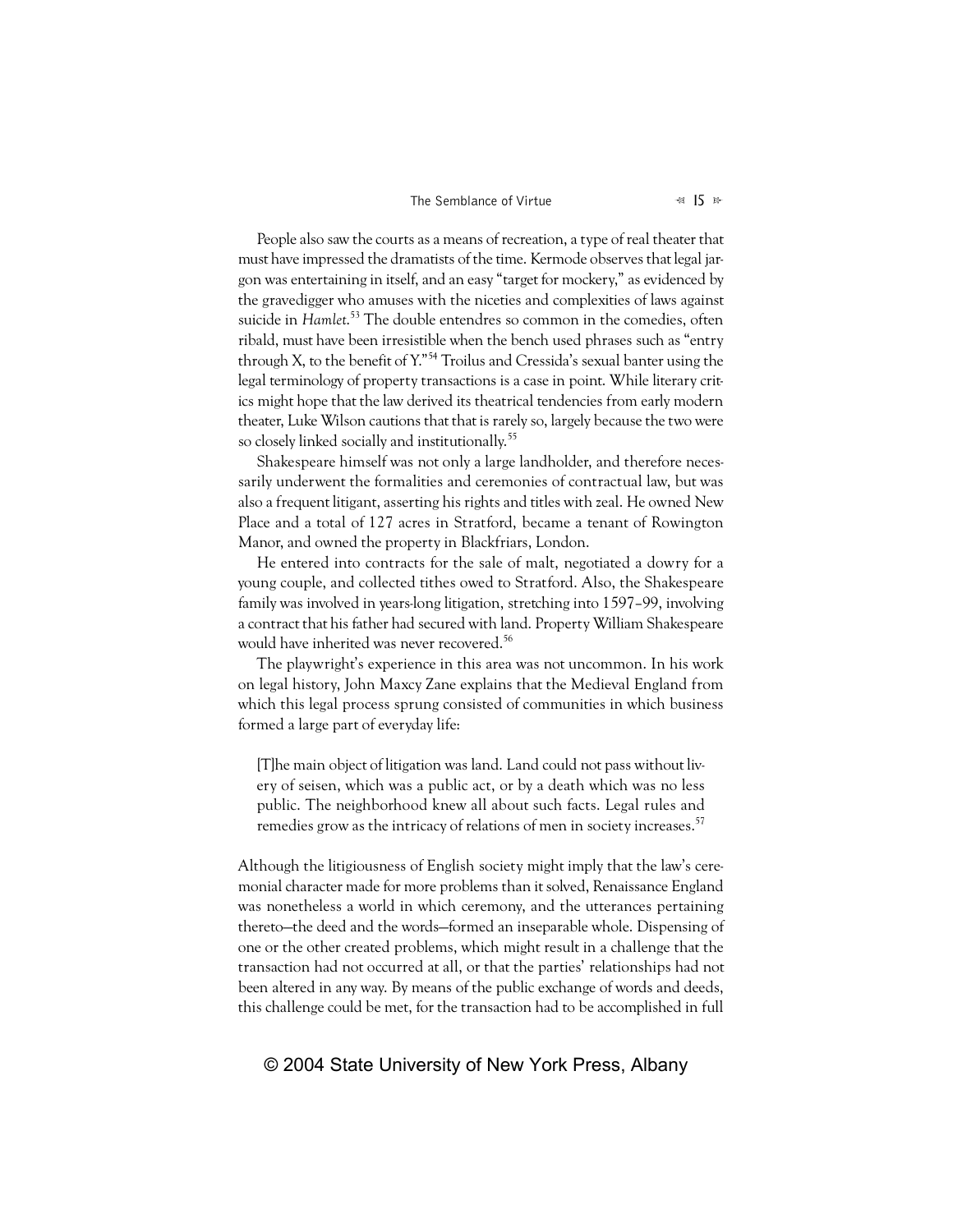public view, and the relationship toward the object of the transaction—be it land, or chattel, or people—was thereby incontrovertibly changed.

In the plays under consideration here, the difference between the real and the unreal, between appearances and reality, has long been recognized as a central theme. This work will explain the roles that legal instruments play in resolving or complicating this aspect of the dramas. For example, marriages in *Measure for Measure* and *All's Well That Ends Well* are challenged on the grounds of their validity. They *seem* like marriages, but because of one contractual deficiency or another, do not actually amount to marriages. The same may be said for the commercial bond in *The Merchant of Venice*. On its face, it appears to be, and is presented to Antonio as, a simple arrangement for funds. And it is secured-jokingly-by a pound of flesh; or so it seems. In reality, the commercial bond has a much more deadly purpose, which Shylock intends to realize.

The relevance of this history of commercial contracting in England to Shakespeare's problem plays becomes even more clear when it is understood that these works not only contain a concentrated amount of legal instruments—contracts, bonds, wardships, wills, surety arrangements—which in turn play key roles in both the complication and resolution of the plots, but also contain, in reference to marriage and communal relationships, an extensive use of figurative language such as *reversions*, *remainders*, *fee*, *entails*, *title*, *deed*, *use*, *gage*, and *legacy*, among others. In the same vein, the characters in these plays are not merely betrothed *to* each other, nor are they merely friends *with* each other; instead, they are pledged under contracts of various sorts, bound under commercial obligations in another's behalf, or sworn as sureties for another's promises. Consequently, what might be a commonplace pastoral or agricultural image in the work of another playwright, for example, the sexual conceit of the lover "mowing" the fields of his beloved, "cropping" her flowers, gains a nuance of legality in Shakespeare's problem plays. A girl such as Mariana in *Measure for Measure* is instructed to exercise her "title" to her "husband" by "performing" a "pre-contract," and consummating it with "tilling" and "sewing." More is implied here than by a customary pastoral image of a temporary sexual union; Mariana is to claim exclusive rights to her husband by means of "performing" a marital contract. Later in the same play, Mariana will rely on the elements that constitute this contract—its oaths, its "locked hands," its public nature—in asserting her entitlement to Angelo. Helena in *All's Well That Ends Well* will use the same means to "prove" her contract with Bertram, to whom she has gained "lawful title" by the same means as Mariana to Angelo.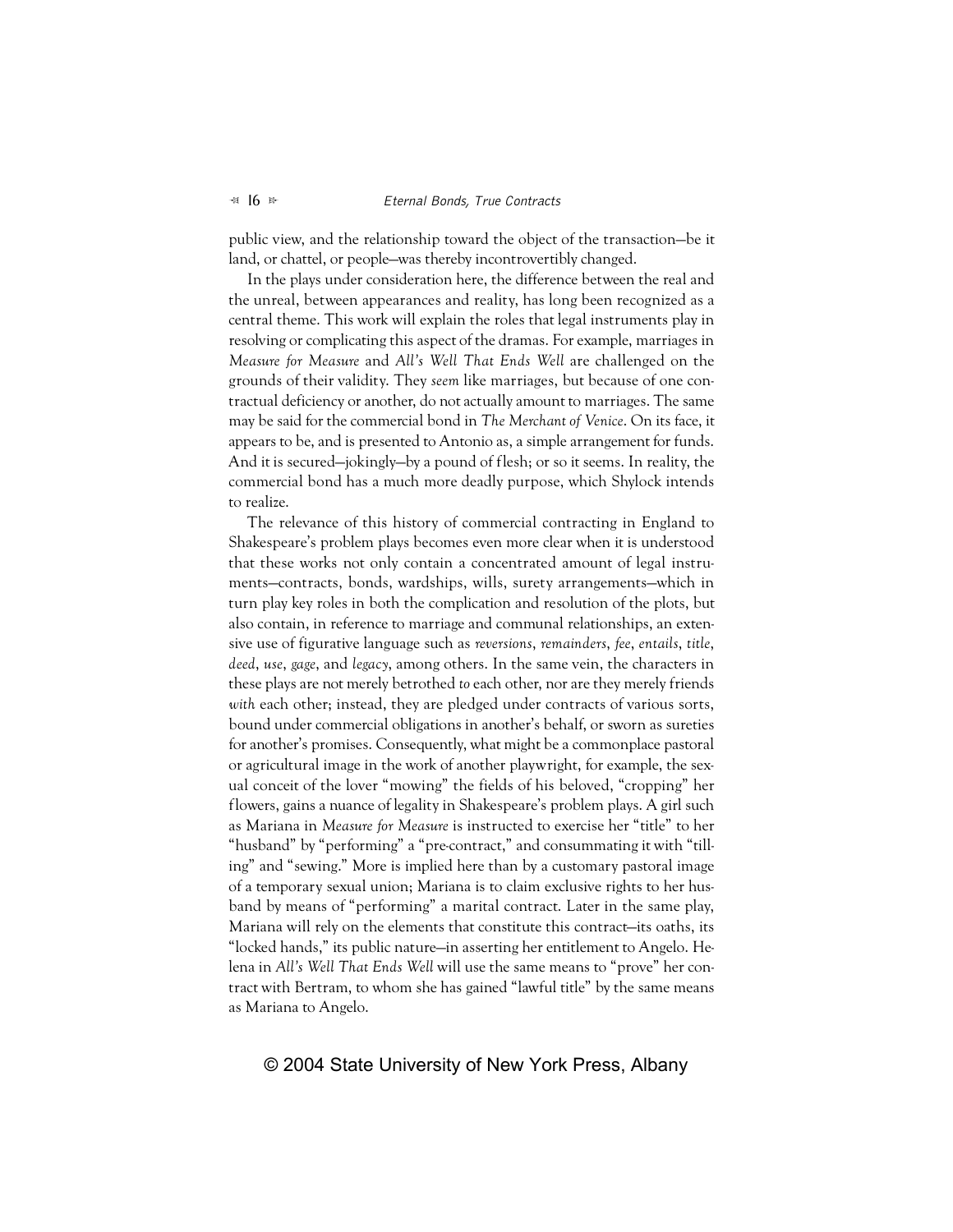In these plays, the pastoral-agricultural image retains its characteristic qualities: fruitfulness, the tilled and sewn earth. But that imagery is transformed by concepts native to contracts. The tilled, sewn, and fruitful earth signify rights and obligations of contracting parties whose relationship vis-à-vis each other is changed by means of the legal instrument. Nature is still present in the image, but she is not wild, nor is she opposed to the ordering principle of law. Indeed, in the problem plays, a valid legal instrument serves nature's generative ends. When duly performed, it provides integrity, a match between appearances and reality, necessary for nature to f lourish. It is the challenge of invalidity—a lack of integrity of some sort, due to some cause—that works as the dramatic complication. In *Troilus and Cressida*, a play in which contracts and their elements are parodied, this lack of integrity is never rectified.

The contracts, bonds, and sureties, when performed properly, work to resolve the disjunctions that plague the societies. In *Measure for Measure*, supplying the missing elements of the marriage contracts remedies the separation between appearances and reality that characterizes Vienna. The valid contracts "contract" the parties, unifying relationships that had heretofore been lacking in either form or substance. In short, the legal instruments act as dramatic conceits, highlighting the theme of integrity.

Another important function of legal instruments in the problem plays is their effect on the community. *Bond* has several meanings: in its participial form, *bound*, it means "secured" or "entrusted." But bond can also signify a relationship between characters, or a legal instrument that secures a debt. *Surety* most often refers to the person who acts as security for an agreement, or the token that binds the transaction. Shakespeare connects both terms with marriage, the most significant instance of which occurs in *The Merchant of Venice*. Two bonds of opposed natures—one, a friendship bond, the other, a commercial bond—act to finance the marriage contract between Portia and Bassanio. Antonio also stands as Bassanio's surety in the match. The same sense of this term occurs in *All's Well That Ends Well*, in which the King of France acts as Helena's surety under her marriage contract with Bertram. The bonds and surety relationships in these plays serve a supporting role to the marriage contract, helping to enable it or, in the case of the commercial bond in *The Merchant of Venice*, threatening to undo it. Those who do not act in good faith can turn the very requirements necessary to effectuate a contract or bond, such as the security in *The Merchant of Venice*, or the contractual consummation in *All's Well That Ends Well,* on their heads. This amounts to the intentional frustration of the contract, or worse still, its perversion. Rather than serving as a means by which a civilized community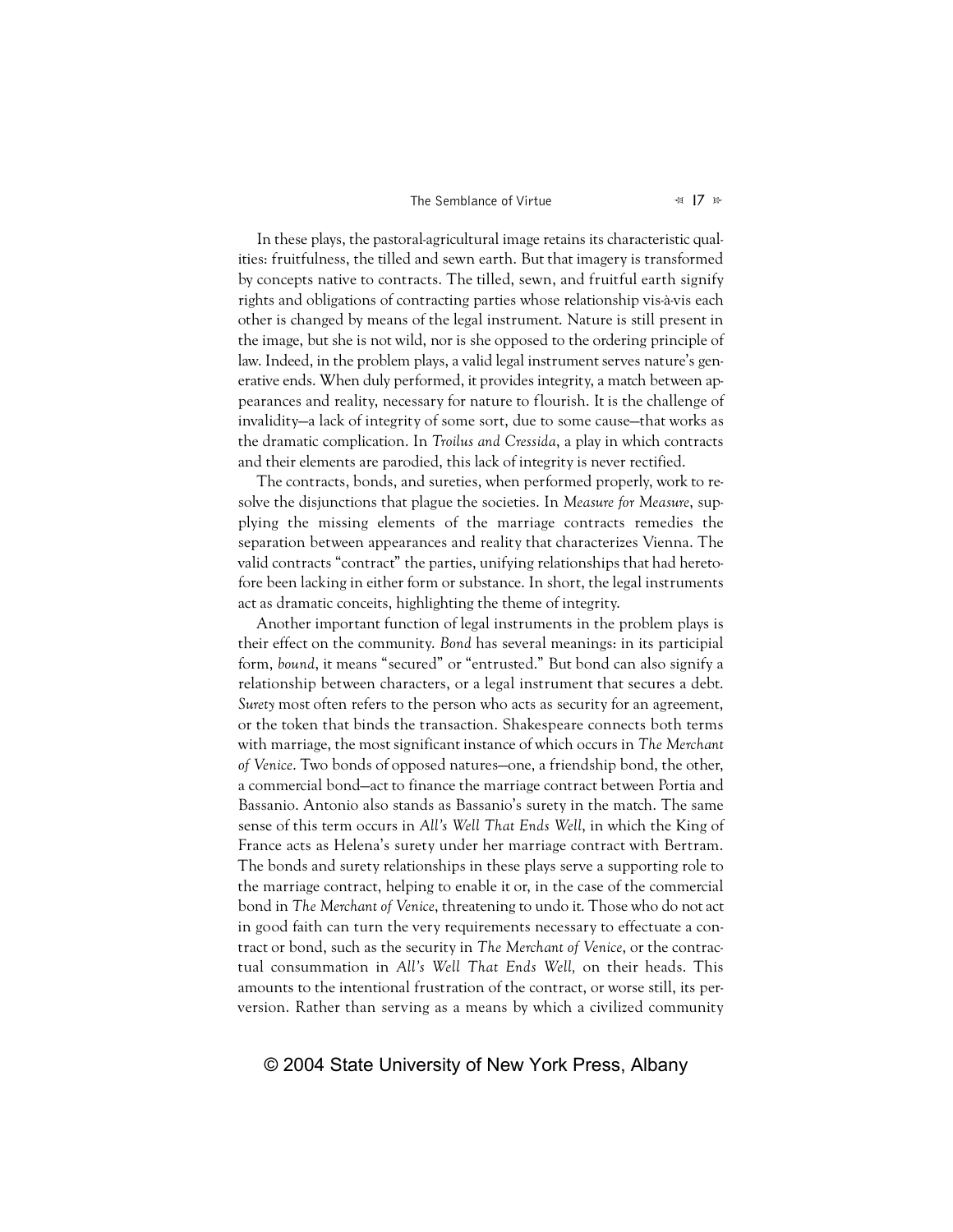exchanges needed things or accomplishes self-perpetuation through marriage and fellowship, the instruments are redirected to a private use, serving to satisfy only personal aims of lust, greed, or revenge. Antagonists such as Angelo, Bertram, Shylock, and, to a lesser extent, Pandarus, use legal instruments in this manner.

This threat, the use of legal instruments for other than their intended purposes, and the lack of integrity that results, was recognized in the law of Renaissance marital contracts. And the problem is one of which Shakespeare makes great dramatic use. Before the simplifications of the Marriage Act of 1753, the requirements for marriage were ambiguous in England. Marjorie Garber identifies at least five steps:

- 1. the written financial contract between the parents;
- 2. the spousal, or contract—a formal exchange of oral promises;
- 3. the proclamation of banns three times in the local church of one of the parties;
- 4. the wedding ceremony in the church;
- 5. the sexual consummation.<sup>58</sup>

Rings, too, though not required canonically, were a common aspect of matrimonial ritual. As Ranald observes, Shakespeare's lovers use rings, and they signify more than "a mere device of romantic recognition," but act as "a statement that a legal contract has in fact been made, for even in the most secret marriages, a ring was provided, if at all possible."59 The York marriage service, was typical:

The bridegroom "takes the ring with his three principal fingers and says after the priest, beginning with the thumb of the bride, *In nominee patris*, at the second finger, *et fillii*, at the third finger, *et spiritus sancti*, at the fourth or middle finger *amen*, and there he leave the ring, because according to the decree, in the middle finger there is a certain vein extending to the heart."60

In these four plays, rings and tokens play more than a figurative role; they amount to a kind of fused manifestation of the ideational and the material, like the "bond," or debt *sur* obligation.

The spousals themselves—the oral exchange that bound the two in the eyes of the Church—were of two kinds: *de praesenti* and *de futuro*. The latter was more akin to modern engagement promises, amounting to an intention

 $# 18$   $#$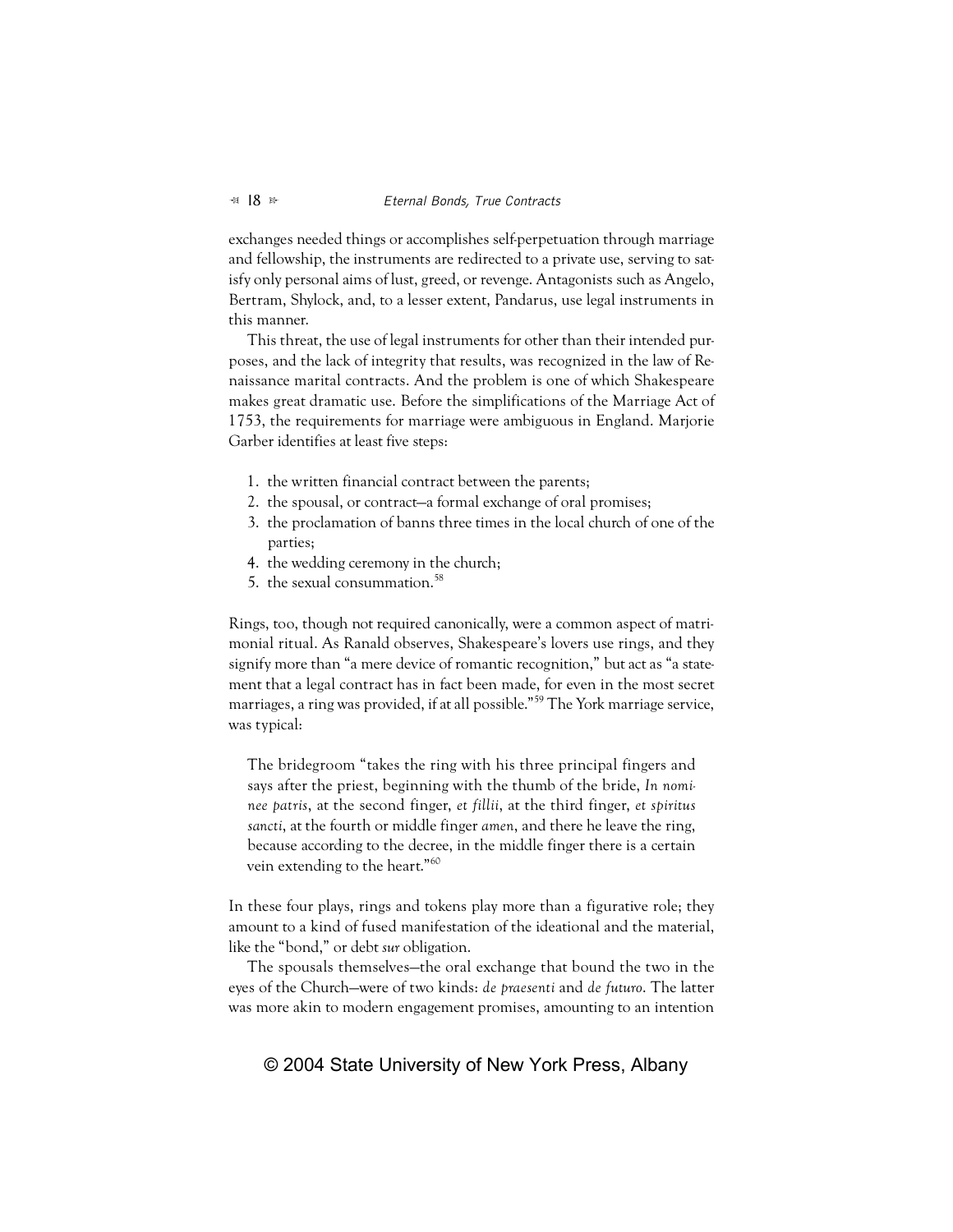to marry in the future. The parties did not enjoy a changed relationship with regard to each other, although it may be assumed that their perception in the community was changed. In addition, a *de futuro* contract was considered binding, that is, was transformed into a marriage, in the event the couple consummated their contract prior to the nuptials' public solemnization.

*De praesenti* contracts were of a different nature altogether. In essence, they amounted to a full-fledged marriage. These contracts involved a promise between the parties made in the present tense—"I take thee as my wife"—constituting what linguists would call a "performative speech act." That is, the act was performed by the very pronunciation of the words. The promise was one with the act, and accomplished the union by virtue of its utterance. Although the vows might be later solemnized publicly, the marriage itself was a foregone conclusion, binding in every way and capable of invalidating a later marriage. Because of their private nature, these marriages became known as "clandestine" or "handfast" marriages; subsequent consummation, or the lack thereof, had no effect on the validity of the *de praesenti* contract. However, the failure to consummate the marriage could be grounds for an annulment, since one of the contracts' purposes, the production of children, would be frustrated.

The difference between the two contracts turned on the expression of the will. R. H. Helmholz sets out the medieval distinction between them, centering on the verb that follows the expression of volition:

Where that verb denoted the execution of a marriage, the contract was by *verba de presenti*. Where it denoted merely the initiation, the word constituted *verba de futuro*. "I will take you as my wife" therefore constituted only *verba de futuro*, because the verb "to take" refers to the start of a marriage relationship. But "I will have you as my wife" was a present contract since the act of having a woman as a wife denoted the desire to participate in an already existing union. To desire the results of marriage was, according to this view, quite different from desiring the beginning of marriage. He who wills the consequence (having) must already have willed the antecedent (taking).<sup>61</sup>

When it did not spring from intentional deceit, the trouble sprang, says Helmholz, from the apparent distinction that the layman made. To the layman, the formal solemnization and consummation made a marriage; to the Church, the present tense expression of the will to marry did so. $62$ 

Although recognized ecclesiastically, the *de praesenti* contract caused problems both before and after the Reformation. Since marriage was the province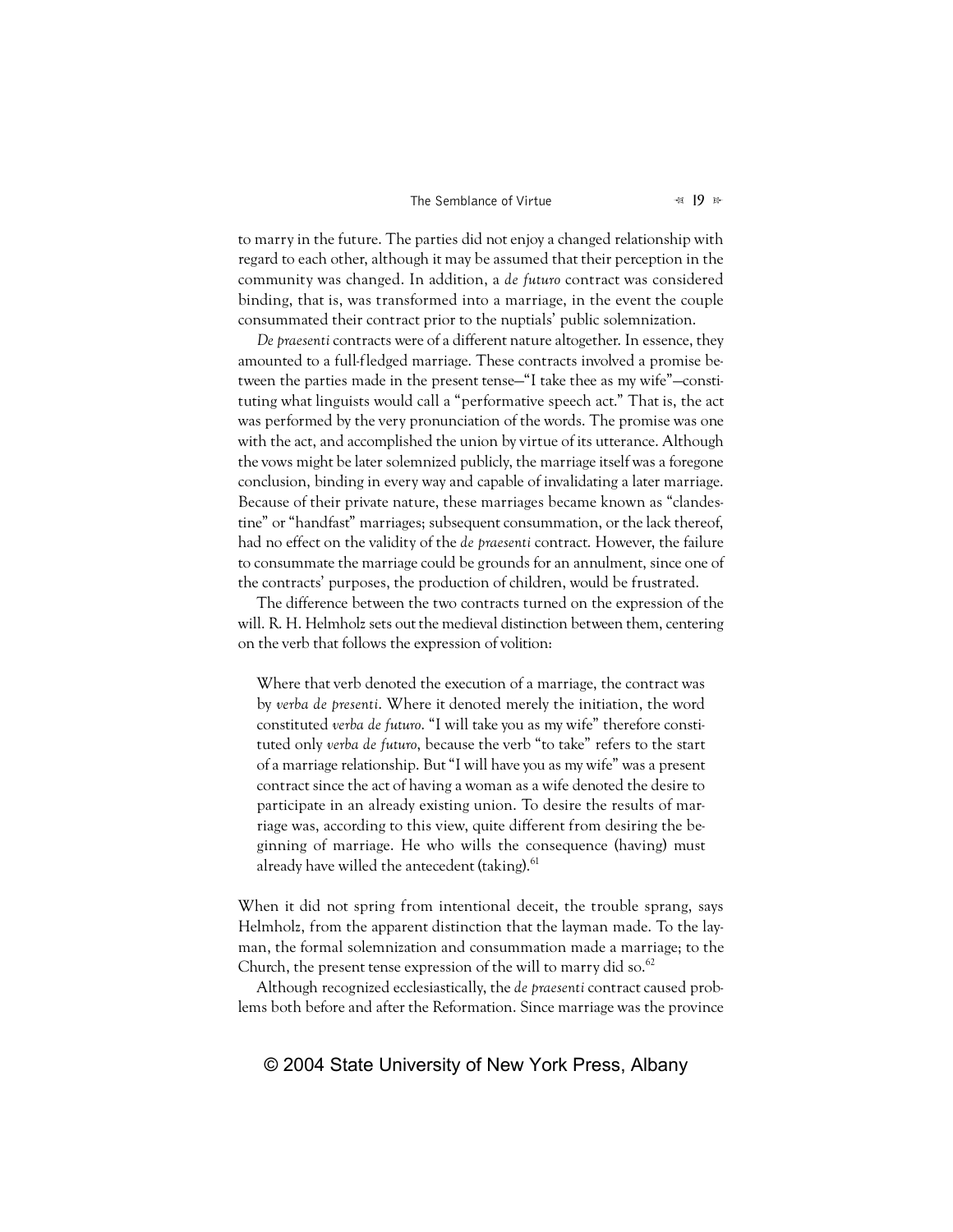of ecclesiastical concerns, the trouble went to the very nature of the institution. The Church had long conceived marriage as a sacrament that the two parties, husband and wife, conferred upon themselves. It was witnessed by the Church and received her blessing, but she was not central to the contract's validity. The individuals were to become "one flesh," as Scripture commanded, under the contract, and were therefore truly "brought together" whether or not the Church played a part. The free-form nature of this type of contract, and the sole importance of intention, is related in Henry Swinburne's *A Treatise on Spousals*. The contracts could arise by "[w]hatsoever form of words, or by any other means, as Writings, Signs, Tokens &C."63 Counterintuitive as it may seem, the contract that might justifiably have required a precise form in fact required hardly any.

To address this very issue, dowries, the agreement between the families, were used in the early church by Justinian to change the very basis of the marriage contract. His solution was to require dotal instruments. These written agreements as to the exchange of marital property were meant to act as proof of the valid marriage, and testify to the legitimacy of children produced from it. His idea was ultimately ineffective because of the doubt it cast on older marriages, but though it did not end clandestine marriage, dowry arrangements continued to be supported by the Church as a means of encouraging public marriage.<sup>64</sup>

Of course, Church witness was strongly advised, and grave punishments attached to parties who dispensed with it. Valid though the marriage may have been, the parties often had to do penance for marrying themselves privately. On ideological grounds, the Church could object that a private ceremony excluded a holy witness to the very institution responsible for the growth and vitality, the "fruitful multiplication," of society itself. Scripture used the marriage metaphor to describe the union of Christ and his Church; the Church was Christ's "bride."65 Making a private affair of the sacrament shortchanged the affirming effects a marriage could have in acknowledging the Church's role in life. As political historians Allan Bloom and Harry Jaffa once remarked, marriage is "a part of political life, of civil society. One cannot purify it of its political element without depriving it of its substance."66 A private marriage, by definition, excludes society's role, even investment, in the parties.

Moreover, on practical grounds it was nearly impossible for the Church, or anyone else for that matter, to ensure that a marriage had actually taken place. A man could pretend marriage with a woman, then deny the existence of the union after his lust was satisfied. Predictably, the courts were full of men who, having satisfied their lust, subsequently denied their responsibility.<sup>67</sup> If chal-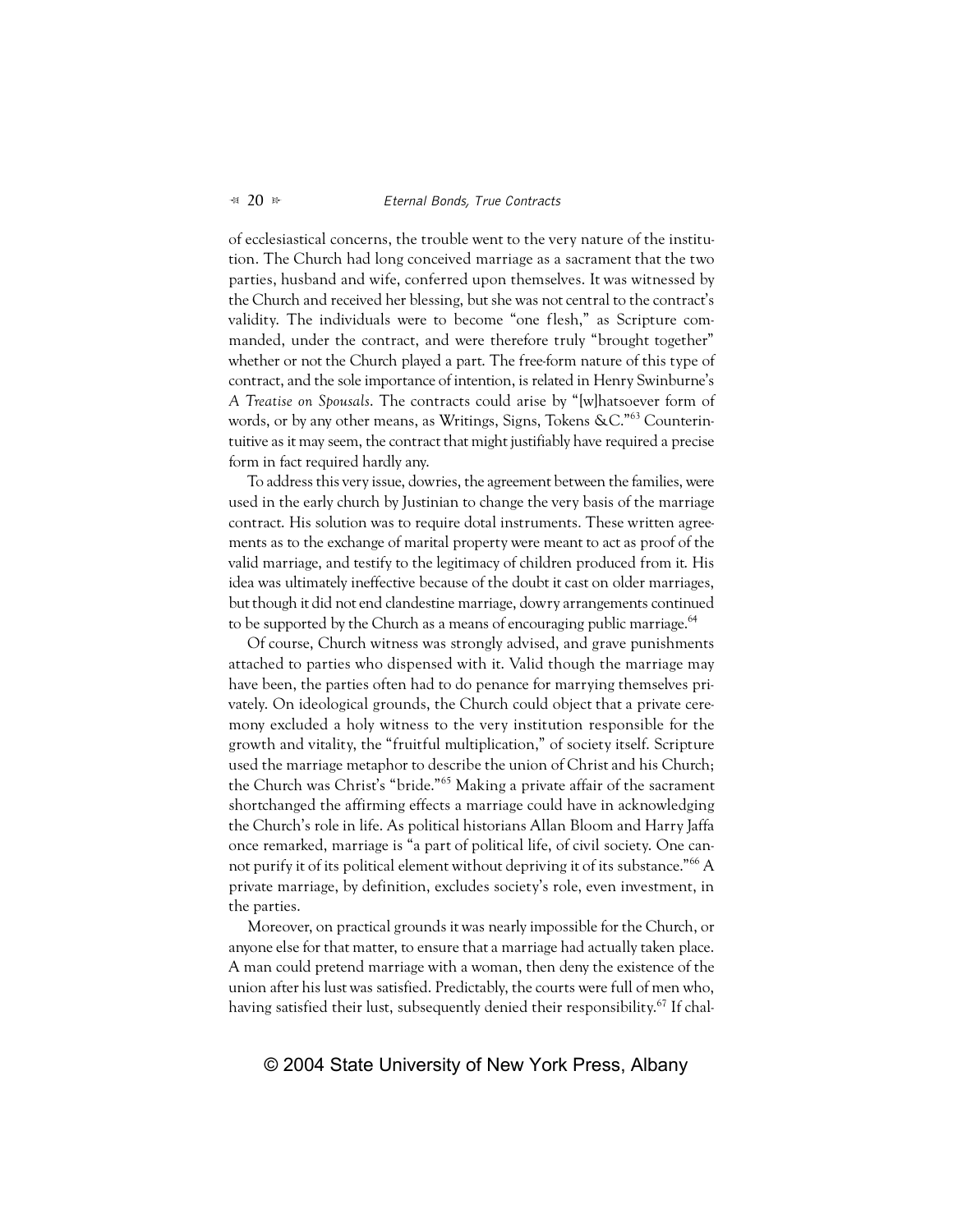lenged, there was no way to prove that the marriage existed—that the man was now a husband, that the woman was now a wife, or in the event the woman conceived, that a child was their legitimate offspring. Children born of such unions were unprovided for; they had no name and could not inherit.<sup>68</sup> In the case of competing claims to a husband or wife, medieval canon law resulted in gross inequities; for an earlier valid contract would prevail over a subsequent contract, even if the latter was solemnized in church and followed by years of cohabitation and children.<sup>69</sup> A sixteenth-century commentator, Richard Whytford, remarks on the extent of the abuse:

The ghostly ennemy doth decyve manypsones by ye pretence & colour of matrymony in pryuate & secrete contractes. For many men whan they can not obteyne theyre unclene desyre of the woman wyl promyse marryage, & thervpon make a contracte promyse eche vnto other sayenge, Here I take thee Margery vnto my wyfe, I thereto plyght thee my trouth. And she agayne, vnto him in lyke maner. And after that done, they suppose they maye lawfully vse theyr unclene behauyour, and somtyme the acte and dede doth folow, vnto the great offence of god and theyr owne soules.70

Making the marriage public solved these problems; but in England there was no way for the Church to enforce the solution.

The story was different in Rome, at least after 1563. As part of the Council of Trent, called to address the Reformation and reunify the Christian Church, the Roman Catholic hierarchy passed a decree known as "*Tametsi*," on the reformation of Christian marriage.<sup>71</sup> As a result of the decree, no longer would private marriages of consent be considered valid in the eyes of the Catholic Church. Only those marriages celebrated before a priest, and witnessed by at least two people, would be recognized. The Catechism of the Council of Trent, under revisions around the same time as the decree itself, and finally distributed in 1566, conveys the thought behind this monumental change. The drafters say that the apostles "well understood the numerous and important advantages which must flow to Christian society from a knowledge, and an inviolable observance by the faithful of the sanctity of marriage," while ignorance of marriage only brought calamities on the Church. In explaining the nature of marriage, it is said, "Vice not infrequently assumes the semblance of virtue, and hence care must be taken that the faithful be not deceived by a false appearance of marriage, and thus stain their souls with turpitude and wicked lusts."72 The drafters go on to describe wedlock as the "joining together of lawful wife and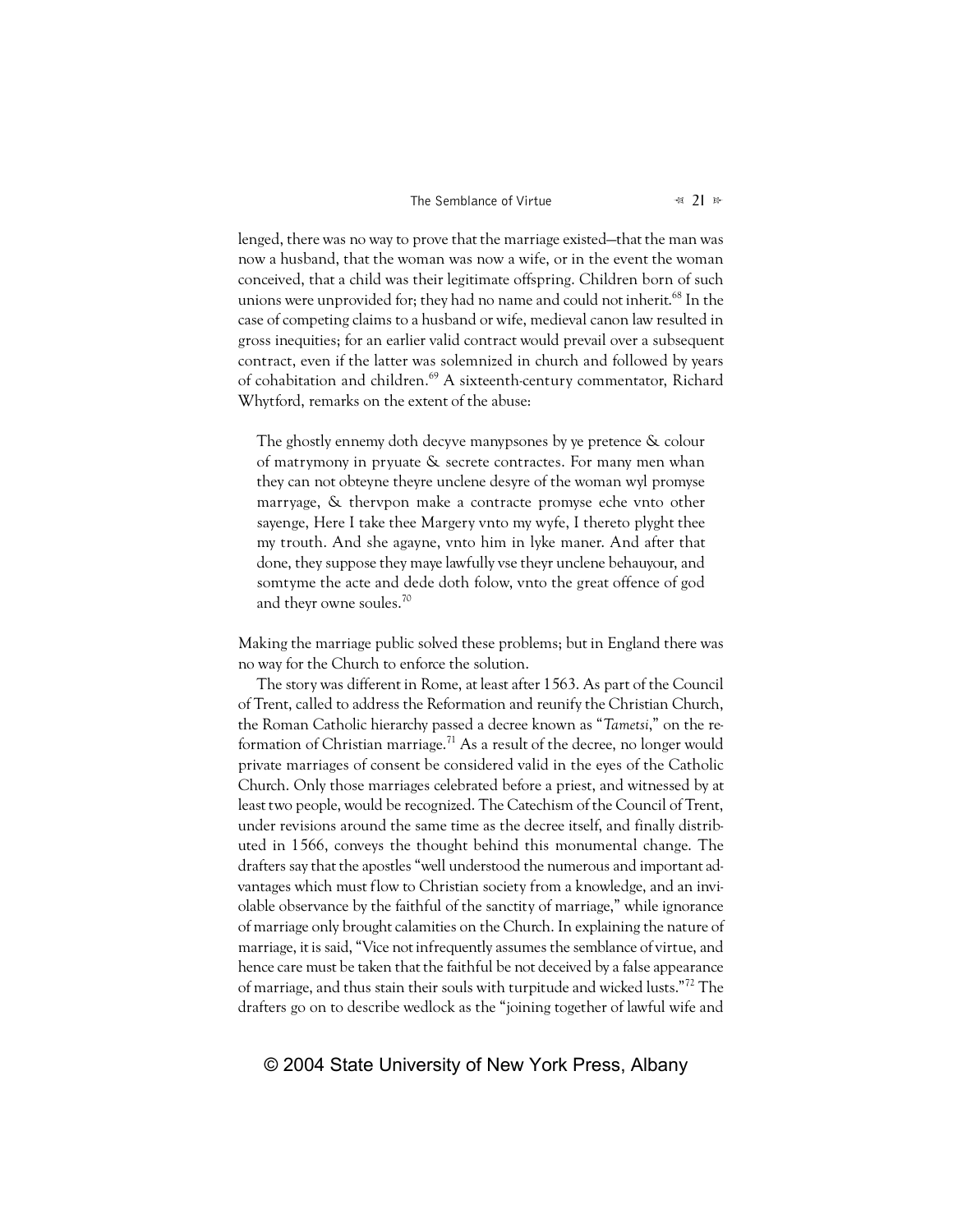husband," "the conjugal union of man and woman," "contracted between two qualified persons," under a "natural contract imposing natural duties."73 As a final warning, they state:

But above all, lest young persons, whose period of life is marked by extreme indiscretion, should be deceived by a merely nominal marriage and foolishly rush into sinful love-unions, the pastor cannot too frequently remind them that there can be no true and valid marriage unless it be contracted in the presence of the parish priest, or of some other priest commissioned by him, or by the Ordinary, and that of a certain number of witnesses.74

The Catholic Church was not alone in its condemnation of clandestine marriages. Luther, Calvin, and Zwingli required public marriage celebrations with the approval of both sets of parents.75

But as commentators have pointed out, particularly in regard to the part these contracts play in *Measure for Measure*, this decree affected all of Christian Europe *except* England.<sup>76</sup> There, clandestine marriage, with its inherent problems, remained valid. The Anglican Church was under no obligation to either Rome or Luther. As a result, for the very same act, a man in France in 1563 would be considered a fornicator, while his counterpart across the channel would be considered a husband, if the Englishman deemed to acknowledge himself as such.<sup>77</sup>This is all the more interesting in light of the fact that Shakespeare's own marriage was hasty, Anne Hathaway being three months pregnant by the time of their nuptials.

Shakespeare did not use, or advocate the use of, one type of law as opposed to another, or condemn any particular legal or ecclesiastical system. Rather, he made dramatic use of what he knew of these and other legal differences. My approach looks to the law in order to deepen Shakespeare's artistic meanings, consulting legal history for elaboration on what Shakespeare's plays are doing *literarily*. Instead of using occurrences of legal terminology as points of excursion into legal minutiae, I will read the terms in context, and in consequence, of the play as a whole. While a legal historian might be interested in defining a word like *reversion* by its legal meaning—and reading the rest of a scene in terms of it—I will explain the legal meaning in hopes of deepening the artistic ideas, images, and themes in that scene. The play, in other words, will rule the law, not the other way around.

There is no doubt these are "knotty" works, complex in more ways than I can go into here, and they may be no less "dark" and "bitter" to those who find